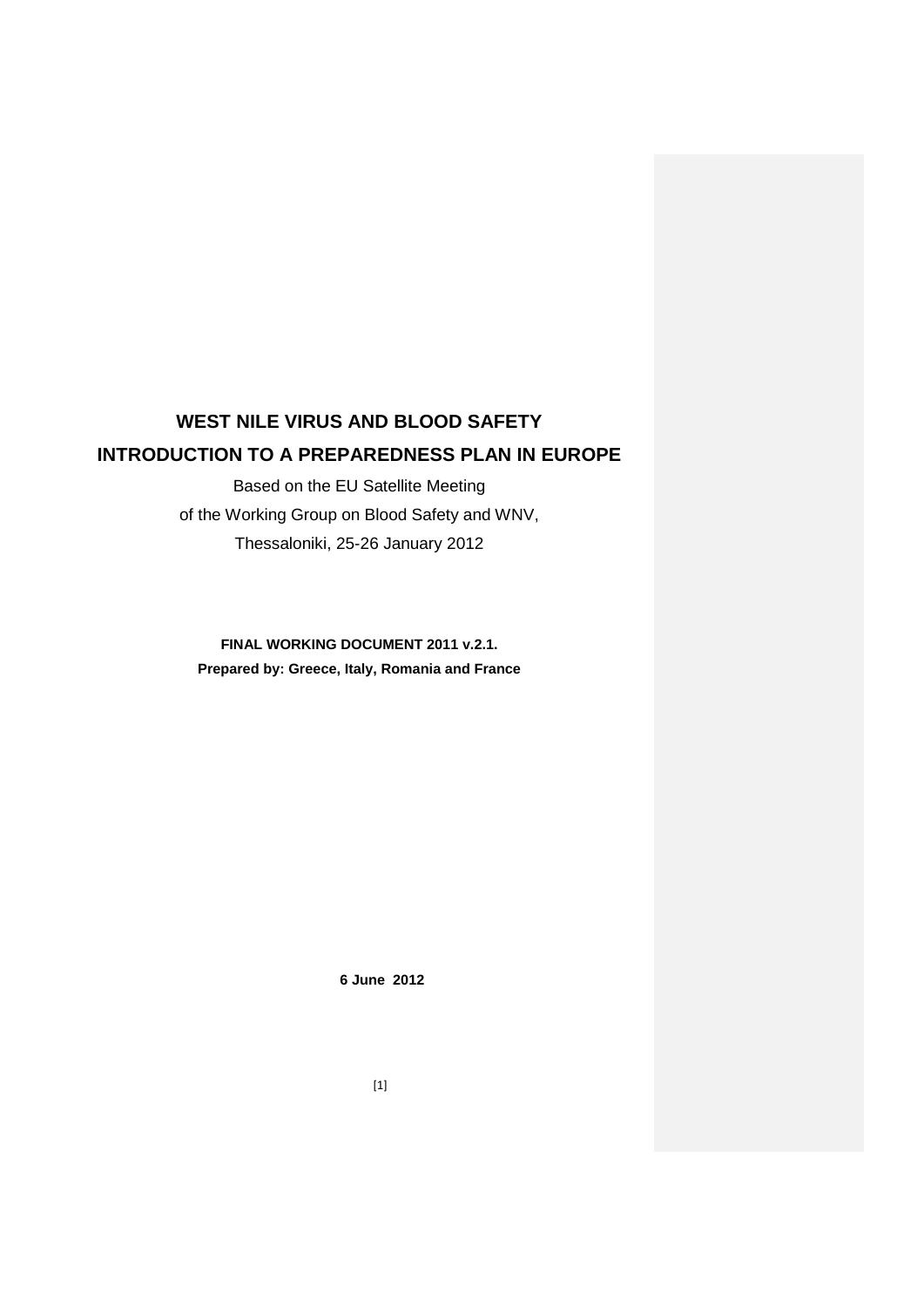# **Table of Contents**

**List of Acronyms**

**Acknowledgements**

- **1 Introduction**
- **2 Background**
	- *2.1 General information on West Nile Virus disease*
	- *2.2 Epidemiological situation in Europe*
	- *2.3 Current epidemiological situation*
	- *2.4 West Nile Virus disease and blood safety*
		- *2.4.1 EU legislation*
		- *2.4.2 Implementation*
	- *2.5 ECDC threat assessments for the European Union*

*3 Risk-assessment*

- *3.1 Data*
- *3.2 Geographical risk*

*3.3* **Estimation of the risk associated with collecting blood from asymptomatic donors**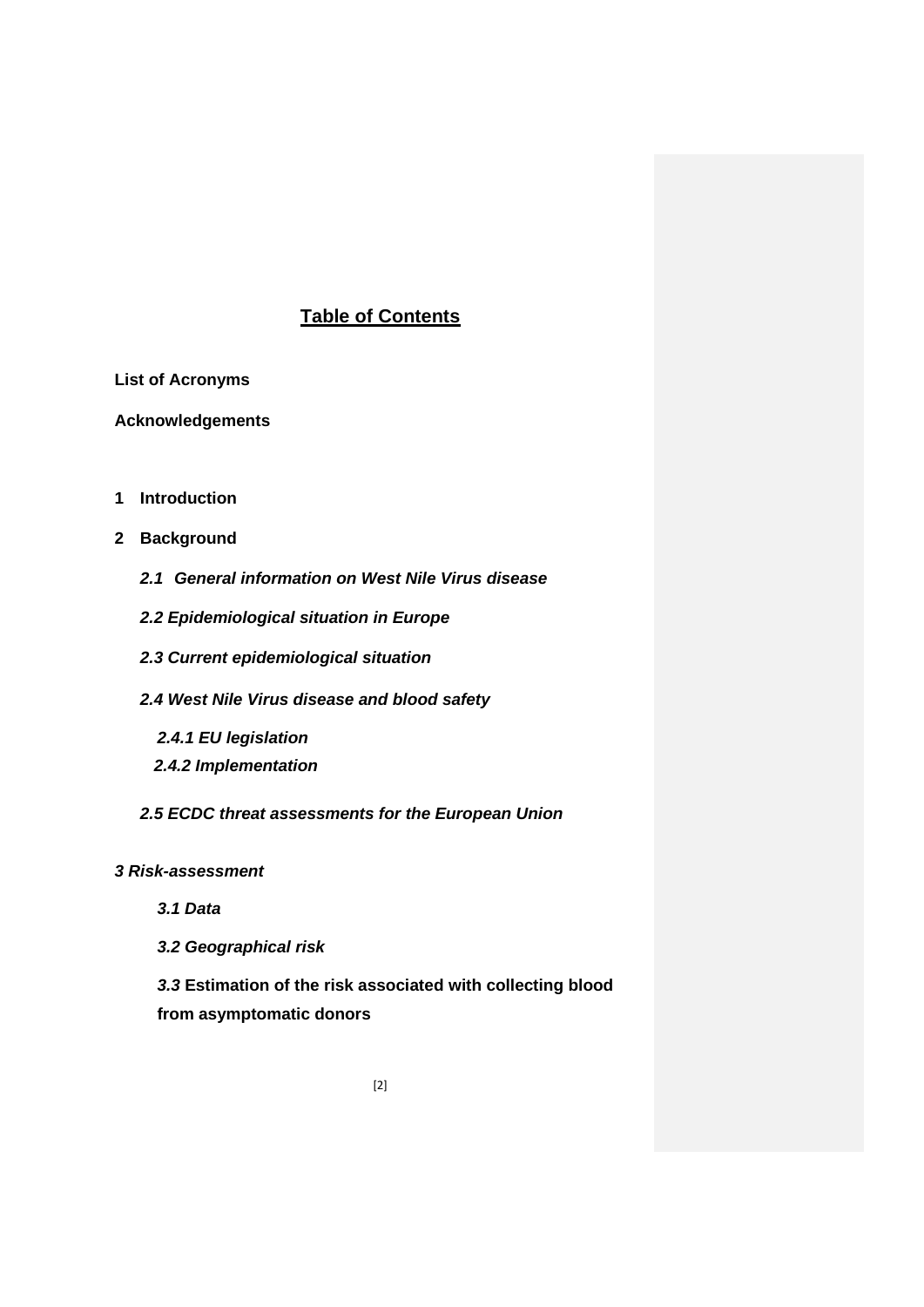# *4 Measures*

*4.1. Deferral period for blood donors*

*4.2. Screening strategies*

*4.3 Other measures 4.4. Algorithm of measures for blood safety depending on the level of risk*

*4.5. Key elements of a preparedness plan*

*5 Further experiences of West Nile Virus and control measures for blood safety in some European Countries*

*6 Bibliography*

*7 Annex 1*. *Template for reporting blood safety measures undertaken*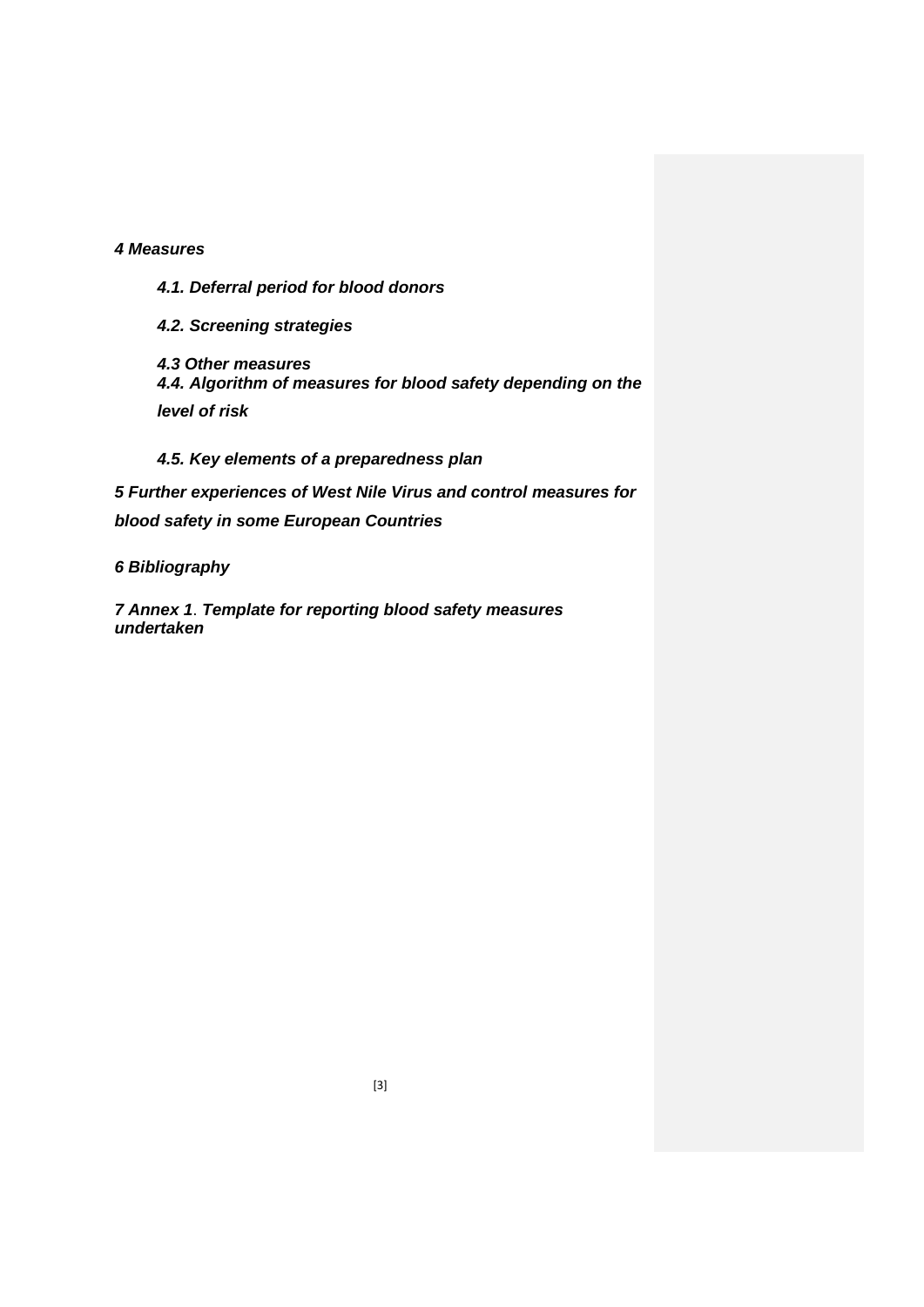# **List of Acronyms**

| ABD:  | Arthropod-Borne Disease                                                                      |
|-------|----------------------------------------------------------------------------------------------|
|       | DG SANCO: European Commission's Directorate General for Health and<br><b>Consumer Policy</b> |
| EBA:  | European Blood Alliance                                                                      |
| ECDC: | European Centre for Disease Prevention and Control                                           |
| EID:  | <b>Emerging Infectious Diseases</b>                                                          |
| EU    | European Union                                                                               |
| FDA:  | Food and Drug Administration                                                                 |
| ID:   | <b>Individual Donation</b>                                                                   |
| IgM   | Immunoglobulin M                                                                             |
| MP:   | Mini Pool                                                                                    |
| NAT:  | <b>Nucleic Acid Testing</b>                                                                  |
| PCR:  | Polymerase Chain Reaction                                                                    |
| RNA:  | Ribonucleic acid                                                                             |
| RR:   | <b>Residual Risk</b>                                                                         |
| TMA:  | Transcription-mediated Amplification Assay                                                   |
| TTA:  | <b>Transfusion Technology Assessment</b>                                                     |
| WHO:  | World Health Organisation                                                                    |
| WNND: | West Nile Neuro-invasive Disease                                                             |
| WNV:  | <b>West Nile Virus</b>                                                                       |

# **Acknowledgements**

Special thanks to the members of the working group on West Nile Virus that worked hard to get this document ready and in particular to Dr Dina Politis from Greece, Dr Giuliano Grazzini from Italy , Dr Imad Sandid and Dr Elodie Pouchol from France, Dr Corina Posea and Alina Mirella from Romania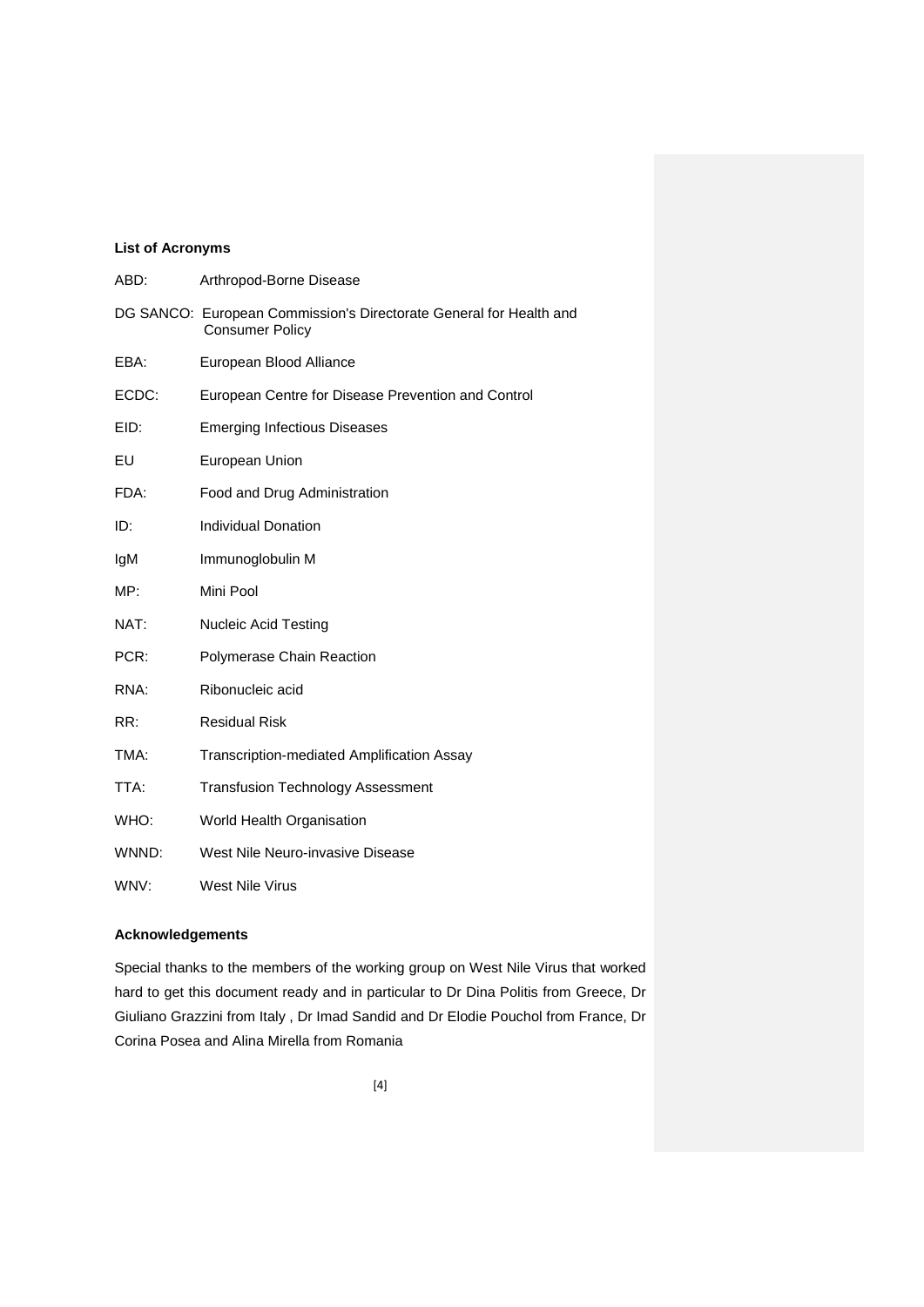We would like to thank the colleagues working in ECDC for their valuable contribution and also the colleagues working in the Emerging infectious disease Monitor of European Blood Alliance for their contribution.

# **1 Introduction**

It is expected that during 2012 and the coming years new human cases of West Nile Virus infection will be reported. Europe may see an endemic situation for WNV infection, though depending on multiple factors. In view of this, the joint meeting of the Competent Authorities and the Regulatory Committee on Blood and Blood Components decided on 27-28 October 2010 to create a working group to develop a preparedness plan for next year's expected outbreak. Elements to consider include impact on volume, geography, deferral criteria, cost and nucleic acid testing (NAT).

In the context of an expert consultation on WNV infection in Europe held in Thessaloniki on  $25{\text -}26^{\text{th}}$  January 2011 [1], organized by the European Centre for Disease Prevention and Control (ECDC) and the Greek Authorities (Hellenic Centre for Disease Control and Prevention), a satellite meeting of the EU working group on blood safety and WNV took place. In this first meeting of the working group, representatives from Austria, Denmark, France, Greece, Norway and Romania were present as well as, the ECDC, the European Blood Alliance (EBA), and observers from Israel. The discussion was mainly based on a draft working document prepared by Greece, Romania and Italy.

The objective of this document is to bring together experiences of Member States, assessing and managing risks for blood safety posed by WNV infection. This document can therefore guide competent authorities, both inside and outside affected areas, in decision making on how to assess and manage this risk.

Lessons learnt from the recent outbreak of WNV infection in humans have revealed a number of outstanding issues as well as major challenges to be met as next steps.

• Implementation of Directive 2004/33/EC [2]concerning deferral of all donors from areas with ongoing WNV transmission may have an impact on the blood supply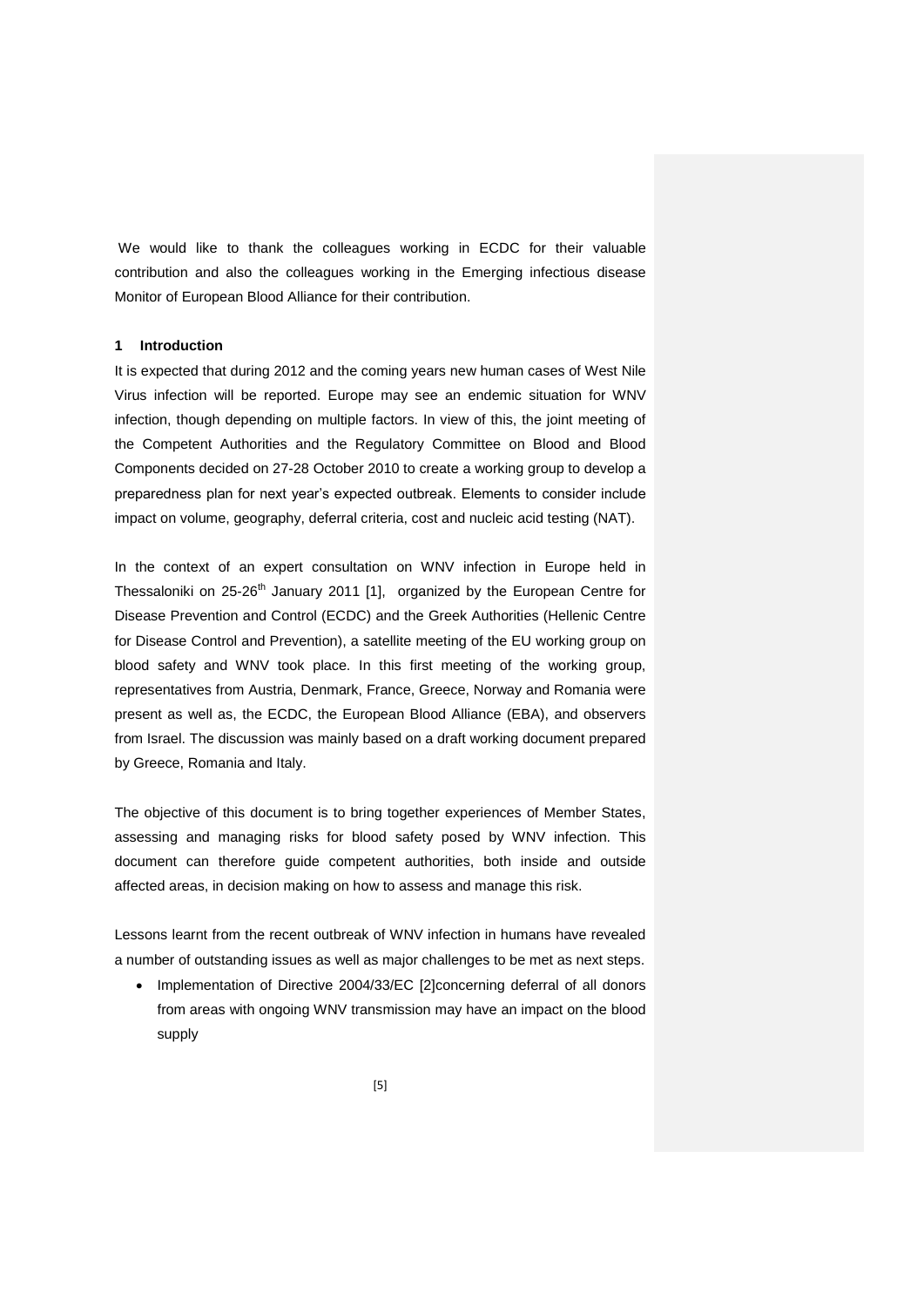- Establishing geographic limits of the affected areas
- Affected area definition and triggering criteria to establish blood safety measures
- Best practices for screening blood donation (i.e. Nucleic Acid testing (NAT)[3,4,5])
- Guidance for Competent Authorities on how to conduct quantitative risk assessments
- Conducting a study on the evaluation and review of the risk of WNV for blood safety in travellers returning from endemic areas
- Documentation of experiences within EU Member States on WNV outbreaks in 2010 and 2011 (publications in scientific journals) is required.

The participants agreed on the key elements of the preparedness plan, which was further developed by the group.

In the context of May 2011 meeting of the Competent Authorities a protocol of the following measures on Blood Safety and WNV for affected, adjacent and nonaffected areas as well as for travellers returning from WNV endemic areas was discussed:

- Surveillance and control strategy in the EU
- Continuous risk assessment
- Use of deferral criteria
- Testing strategy (NAT) and blood component pathogen inactivation
- Post-donation information and haemovigilance
- Impact of WNV on blood supplies and measures adopted

The preparedness plan has been finalized by mid July 2011. ECDC is now pilot testing the ECDC-coordinated risk assessment tool for assessing the contamination risk to blood products from infectious diseases which was submitted for expert review after summer 2011.

An audio conference was held on 18 January 2012. The four key points that were discussed during the meeting were: the situations in which NAT screening could be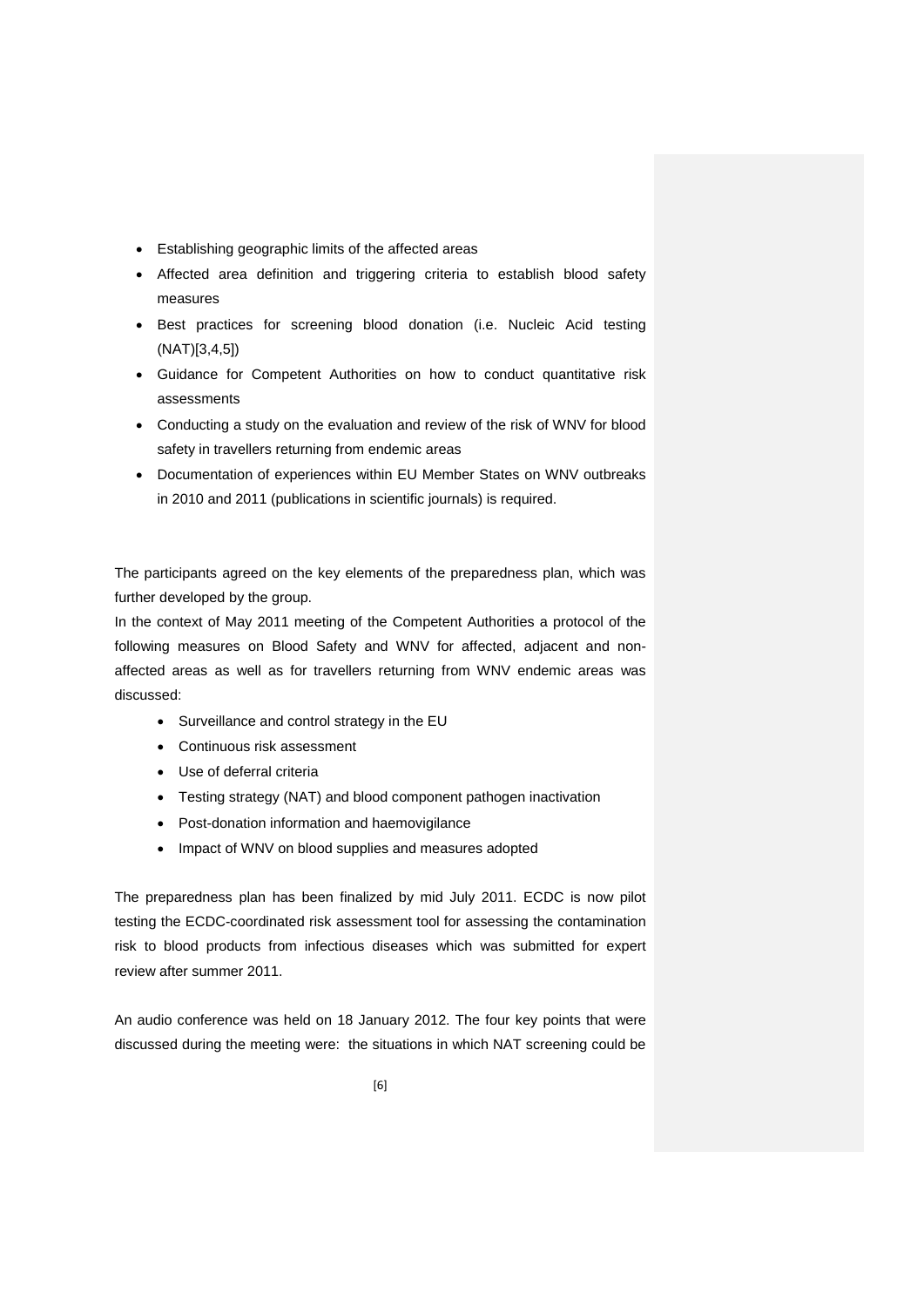implemented; the specific situations when pathogen inactivation procedures could be applied; the definition of affected area and an area of ongoing transmission to humans and the creation of a network for the exchange of alerts with an impact on blood safety in CIRCA.

# **2 Background**

### **2.1 General information on West Nile Virus disease**

West Nile virus (WNV) is an arthropod-borne 50 nm enveloped RNA virus belonging to the Flaviviridae family. It was first isolated in 1937 from a human patient in the West Nile region of Uganda. WNV have since been found in various parts of North America, Africa, Australia, Central and Southern Europe, and the Middle East. WNV infection recently emerged in North America where it is now endemic.

While birds are the natural host of WNV, the virus also infects other animals (e.g. horses and dogs) as well as humans who are considered dead-end hosts. Transmission is by mosquitoes, mainly *Culex spp*, particularly *Culex pipiens.* Human-to-human transmission is not believed to occur in natural situations.

Most human WNV infections are asymptomatic. Approximately 20% of human infections will result in a mild febrile illness (West Nile fever) for 3-6 days while severe neuro-invasive disease (West Nile Neurological Disease - WNND) is reported in less than 1% of all infected persons. The case fatality in this group of patients is around 10%. Risk factors for this form of the disease include age greater than 50 years and immuno-compromised status. Long-term sequelae exist in persons with severe disease and might include memory loss, depression, difficulty walking and weakness.

Diagnosis is based on clinical evaluation and specific laboratory tests.

The incubation period of West Nile fever is between 3 and 14 days before clinical symptoms appear. According to the available data, viraemia occurs within 1-3 days after infection and lasts 1-11 days; thus, an infected person could be viraemic prior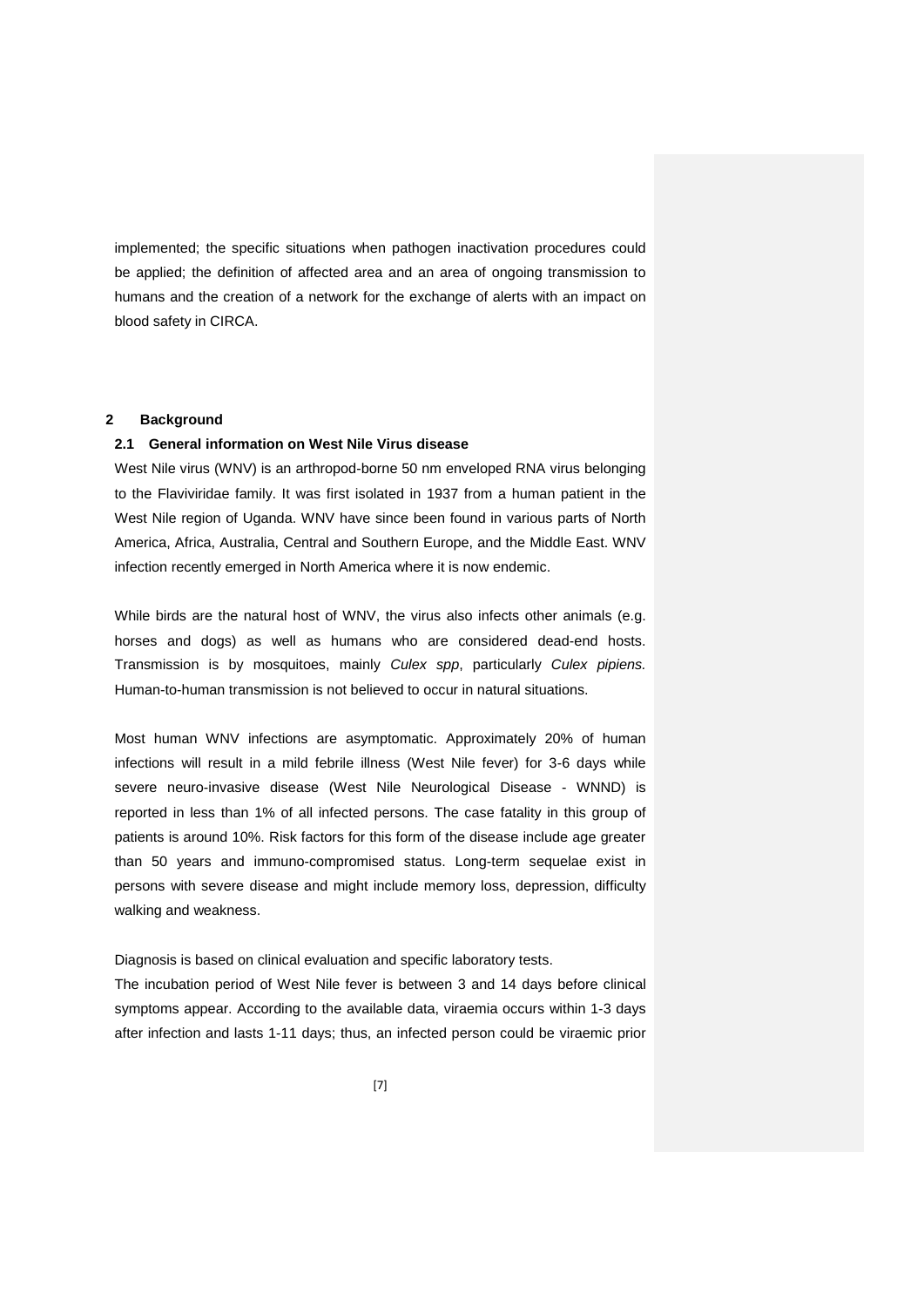to symptoms occurring, or may be viraemic but have an asymptomatic infection. Seroconversion (IgM) occurs 7-8 days post-infection.

### **2.2 Epidemiological situation in Europe**

In 1996 there was a major outbreak in Romania, since then a few sporadic cases in humans have been identified In Europe in recent years in Portugal, Spain, France, Italy, Czech Republic, Romania and Hungary, and lately in Greece, mostly between the end of July and the end of September. The epidemiological framework of WNV infection in Europe is changing (see below). In the last three years outbreaks of human cases in different European countries have been reported at the same time.

The active surveillance of target bird species (natural virus reservoir), as well as sero-prevalence studies, demonstrate that in some European countries, such as in Italy, WNV also circulates in areas not regarded as at-risk for human infection.. In fact in 2010 the virus was detected in mosquitoes and birds in the Emilia-Romagna region but no human case was reported. Human cases of WNV infection are also imported into Europe.

Phylogenetically, WN viruses are assigned to two main lineages. Lineage 1 has been identified in the majority of the outbreaks in horses and humans in Europe. Lineage 2 was identified in Hungary in birds in 2004, spreading in 2008 for the first time into eastern Austria [6,7], and in humans in Southern Russia in 2007. Recently, a new lineage 2 strain genetically close to the WNV circulating in Hungary and eastern Austria was identified in Cx. pipiens mosquitoes during the 2010 outbreak in Greece, indicating that, most likely, descendants of the Hungary-2004 strain spread southward to the Balkan Peninsula and reached northern Greece [1]

#### **2.3 The current epidemiological situation**

The outbreak in Greece is the largest human outbreak of WNV infection in the EU since 1996. Taken together, the scale of this outbreak, the identification of lineage 2 virus in mosquitoes in Greece, and the geographical spread of reported cases in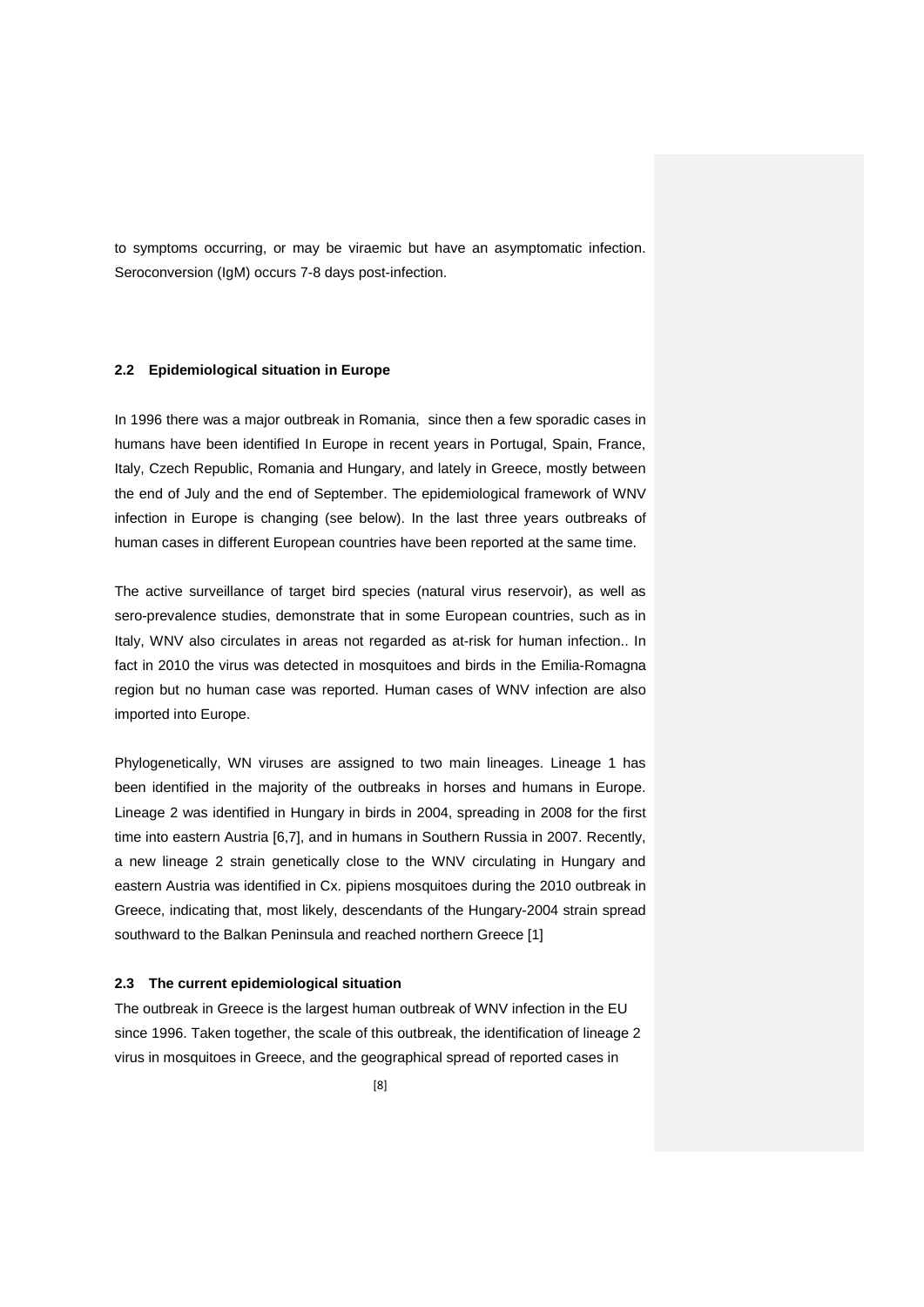Romania might all indicate an unusual development in the epidemiology of the disease, with co-circulation of viral strains from the two lineages, even though the situation in Hungary and Italy appears to be stable at the moment.

The reasons behind any possible epidemiological changes in the EU area remain to be elucidated. Changing ecological parameters and climate could be involved. Unfortunately we still do not completely understand the factors that influence each stage of the complex WNV transmission cycle.

### **2.4 West Nile Virus disease and blood safety.**

### **2.4.1 EU legislation**

Directive 2002/98/EC of the European Parliament and the Council of 27 January 2003, sets up the standards of quality and safety for the collection, testing, processing, storage and distribution of human blood and blood components [8].

In terms of blood safety, all EU Member States should apply the EU Directive 2004/33/EC[2]. Annex III of this Directive establishes the eligibility criteria for donors of whole blood and blood components, including the deferral criteria. After an infectious disease, donors shall be deferred for at least two weeks following the date of full clinical recovery. However, specific deferral period should be applied to the listed infectious diseases. Regarding infection with West Nile Virus, this Directive specifies a deferral period of 28 days after leaving an area with ongoing transmission of WNV to humans.

WNV infection is a notifiable disease at EU level through Commission Decision 2007/875/EC[9]. Since 2008, there is a common case definition for WNV infection for reporting human cases at EU level to facilitate comparability of data at EU level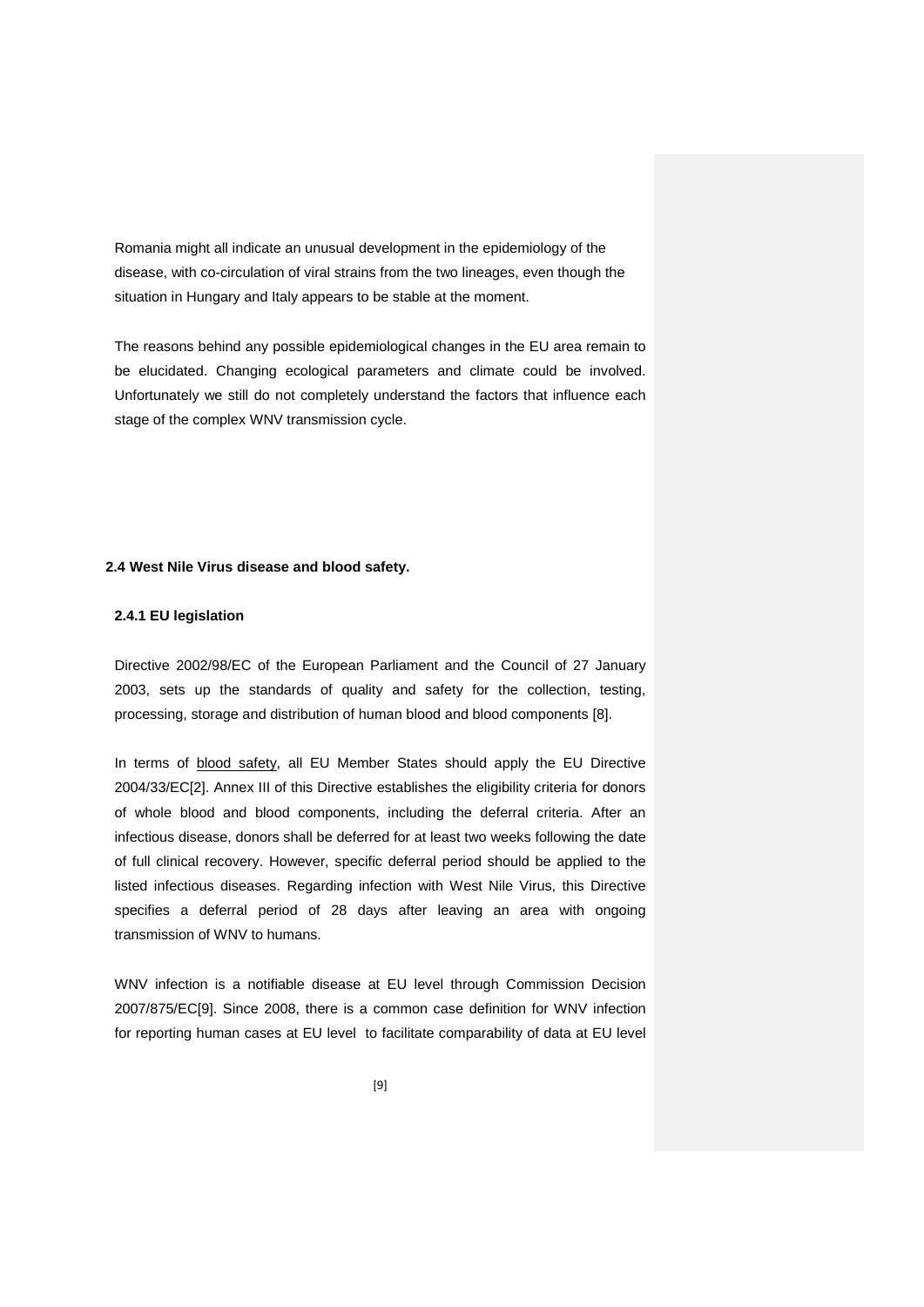established by Commission Decision 2008/426/EC [11]. The criteria for the common case definition for West Nile virus are the following:

**Clinical criteria:** Any person with feverOR at least one of the following two:

- Encephalitis
- Meningitis

# **Laboratory criteria**

# *Laboratory test for case confirmation*

At least one of the following four:

- Isolation of WNV from blood or CSF
- Detection of WNV nucleic acid in blood or CSF
- WNV specific antibody response (IgM) in CSF— WNV IgM high titre AND

detection of WNV IgG, AND confirmation by neutralisation

*Laboratory test for a probable case*

- WNV specific antibody response in serum

(Laboratory results need to be interpreted according to flavivirus vaccination status)

# **Epidemiological criteria**

At least one of the following two epidemiological links:

— Animal to human transmission (residing, having visited or having been exposed

to mosquito bites in an area where

WNV is endemic in horses or birds)

— Human to human transmission (vertical transmission, blood transfusion, transplants)

The Commission Decision 2008/426/EC establishes that a **confirmed case of West Nile Virus** is

any person meeting the laboratory criteria for case confirmation. This means that the clinical criteria are not taking into account for the cases confirmation therefore a human case of West Nile virus can be either asymptomatic, with fever or neuroinvasive.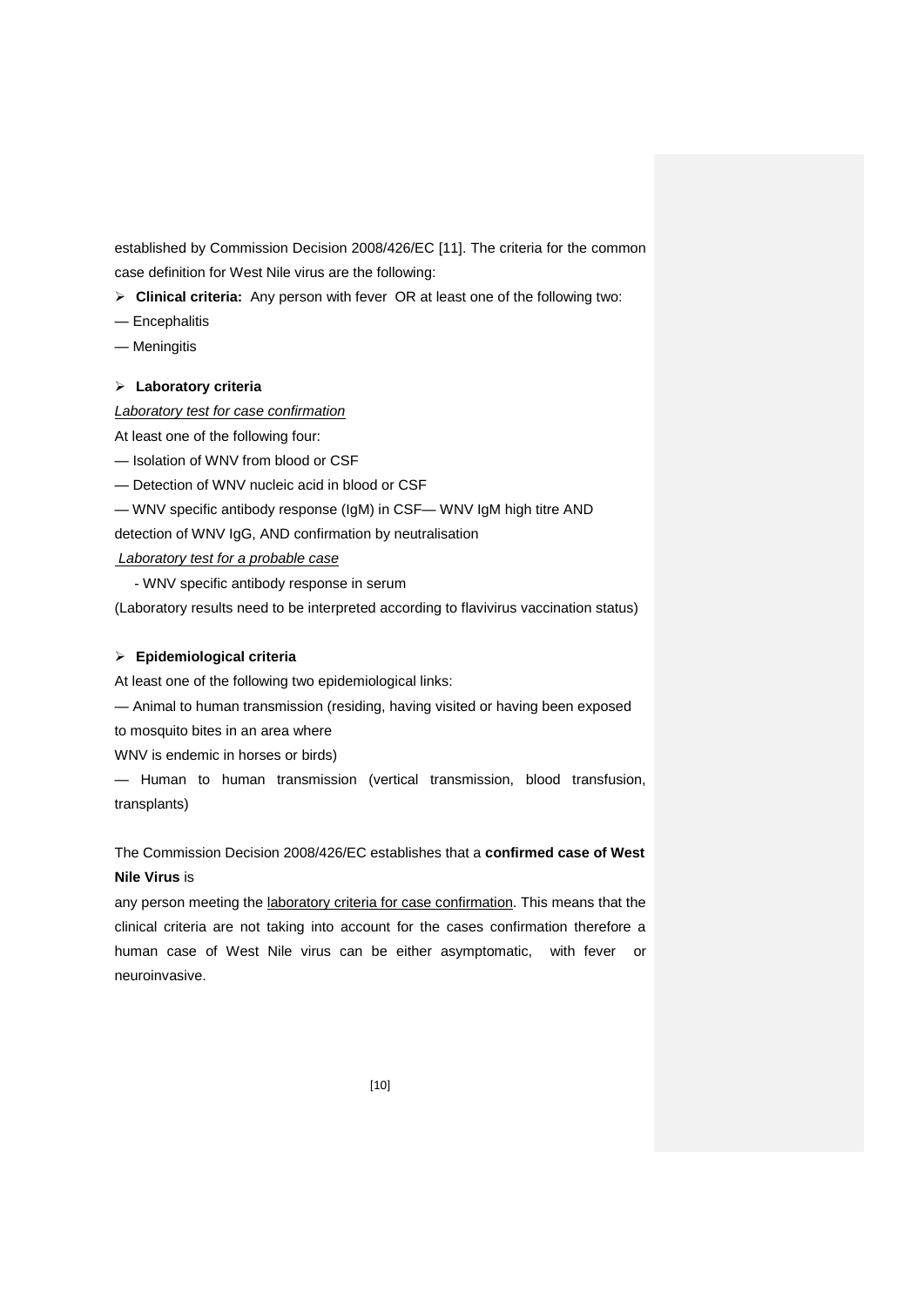### **2.4.2. Implementation**

Enhanced surveillance in the countries currently reporting human cases could help to identify affected areas earlier in order to apply the deferral policy for blood donors. However, for other EU Member States, not experiencing WNV outbreaks, it would be opportune to ensure that blood donation screening questionnaires include questions on travel history in the previous 28 days, with a specific focus on the affected areas.

Furthermore it is an opportune moment for the interested countries to make an effort to document the steps employed to assess the risk to blood safety with the available epidemiological information, and to record the impact of implementing the EU Directive on their national blood supplies. This will assist other countries in strengthening their WNV preparedness and response plans in future transmission seasons.

The question of how to handle blood safety regarding WNV outbreaks is highly sensitive. The deferral measures that are implemented following WNV outbreaks can have a significant impact on a country's blood supply. In Hungary during the 2008 WNV outbreak, 19 WNND cases were reported from 12 counties. With the application of the Directive to this outbreak, blood donations would have been deferred from the majority of the country.

Blood safety requires the attention of a multi-sector group of stakeholders both at the national level and locally where the outbreak is occurring. These groups would include public health authorities (national and local), blood/plasma collection authorities and companies (national and local), clinical laboratories, veterinary authorities and the Institutes for Public Health Surveillance, blood donors, blood recipients and patients' associations. At the EU level, they would include DG SANCO and the ECDC without forgetting the World Health Organisation's (WHO) work in this field because there is a need to consider also neighbouring countries as well.

[11]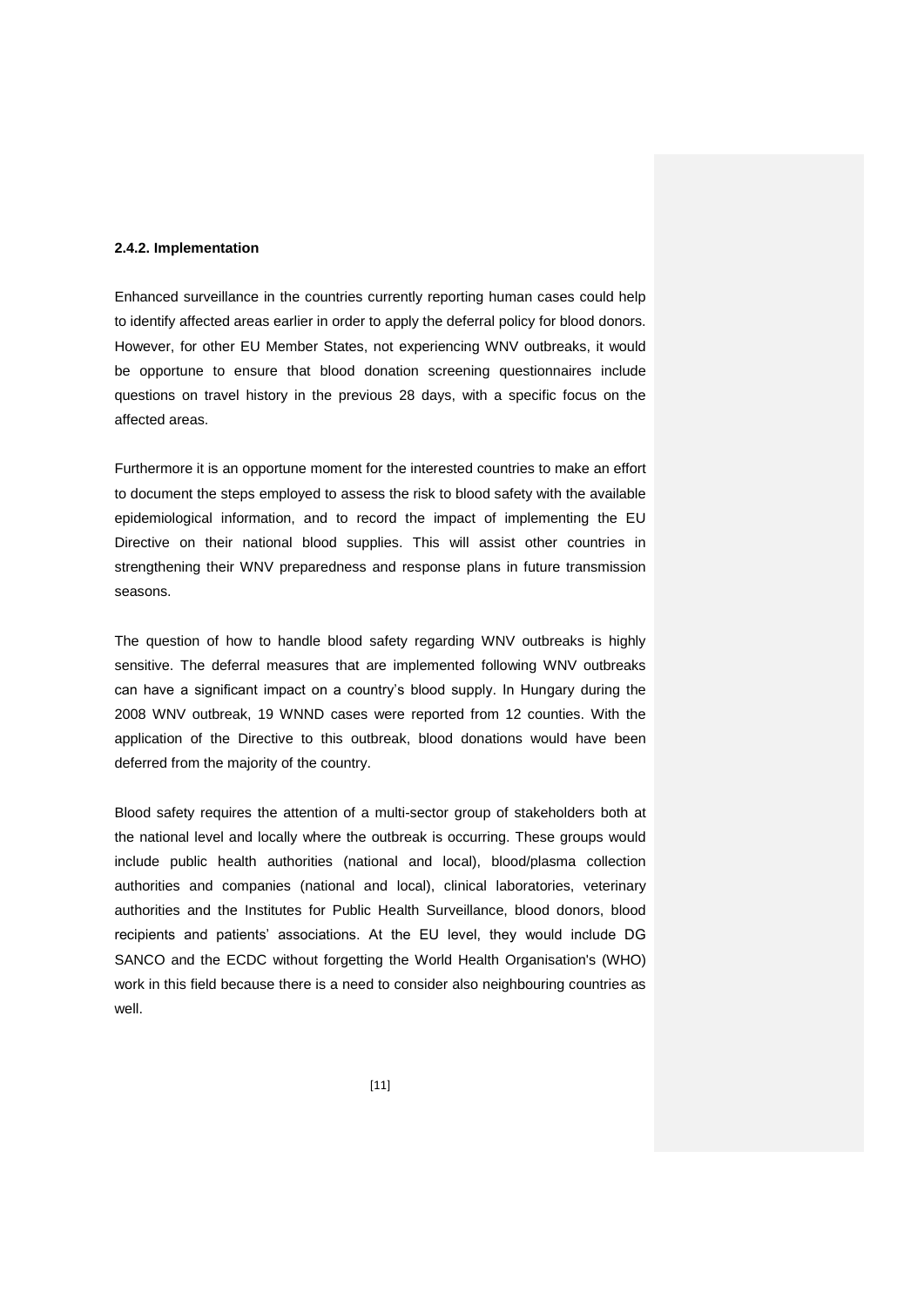Before and during the implementation of control measures to ensure blood safety, the following information should be considered in the assessment:

- the potential number of donors/donations lost due to deferral;
- the impact of tourism, in terms of blood donations lost from returning travellers;
- the potential number of contaminated units due to the outbreak;
- the cost of implementing measures, including screening blood supplies, training laboratory staff and importing blood and blood components intended for transfusion;
- the geographical delineation of the affected areas;
- the need for adequate communication and information to the general population, blood donors and the recipients of blood and blood components intended for transfusion;
- whether high-risk recipients should receive selectively blood components that are ensured free of contamination;
- a continued balance of the supply of blood for patients against the impact of safety measures; and
- the need to report the outbreaks to the Commission and to other national competent authorities for blood, tissue and organ safety, to allow them to conduct their own risk assessments.

However, the decision to implement any control measures should depend on a thorough and continuous risk assessment of the epidemiological situation.

# **2.5 ECDC threat assessments for the European Union**

Member States report human cases of WNV to the Commission through the EU Early Warning and Response System; and ECDC prepares disease risk assessment reports as stated in its mandate. ECDC undertook its first threat assessment for the EU in 2008 after human cases were reported from Romania (2 cases), Italy (3) and Hungary (14) between August and September.

This threat assessment highlighted the need for multidisciplinary approaches for risk analysis and preparedness related to clinical awareness, different case definitions,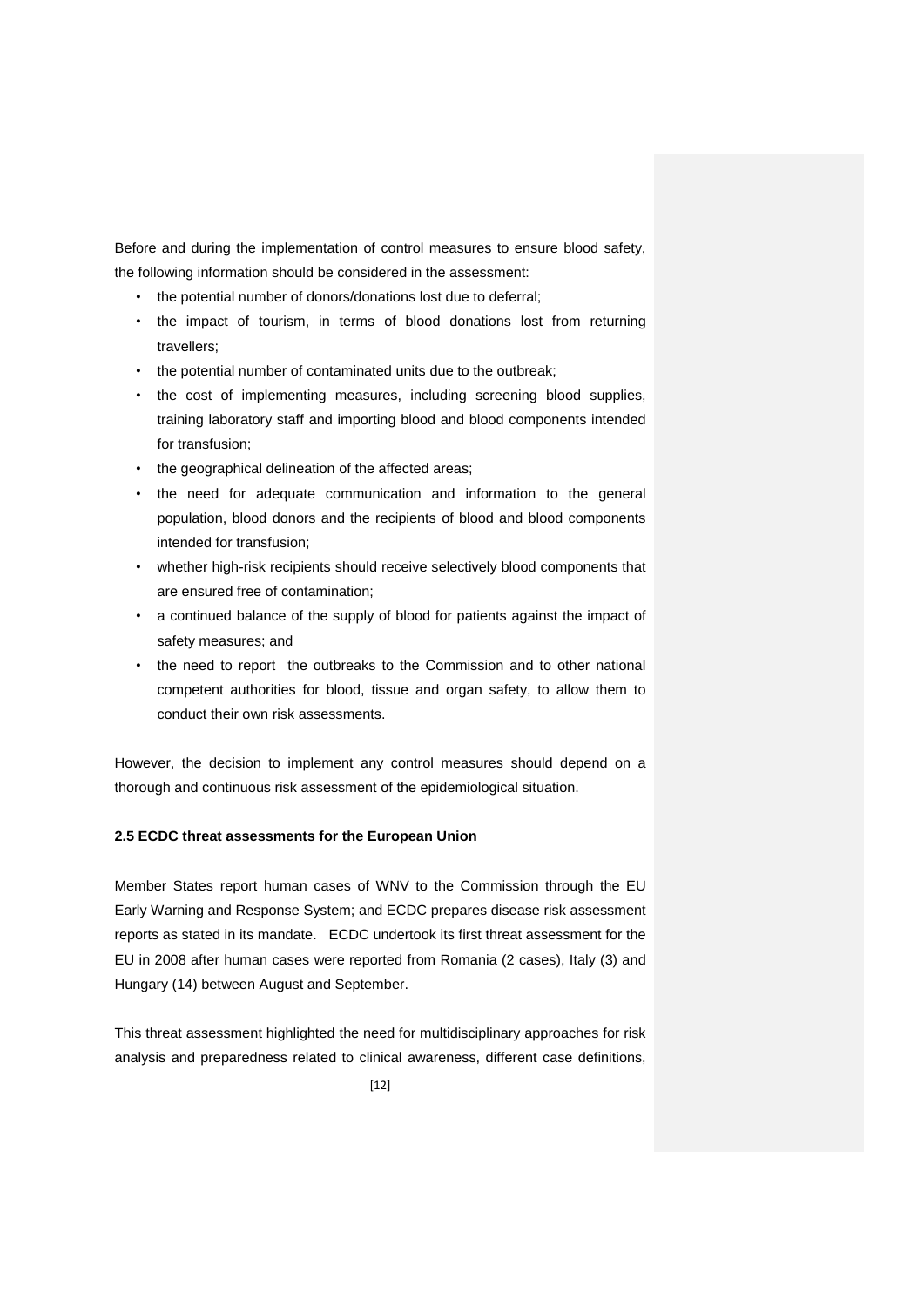existing diagnostic capacities, the risk of further spread in the EU and the potential impact on blood supplies.

Two other threat assessments were prepared in September 2009 and 2010 following human outbreaks in Hungary and Italy in 2009 and in Greece in 2010 [12, 13, 14].

### **3. Risk Assessment**

# **3.1. Data**

In order to perform a risk assessment concerning the impact of WNV on blood safety, the following multi-sector surveillance data can be used:

- a. Veterinary (entomologic, wild birds, dead-end host animals)
	- i. to obtain information regarding WNV circulation
- b. Human (WNV disease incidence)
	- i. to assess the attack rate of WNV infection in the general population
	- ii. Overall length of the outbreak
- c. Blood donor epidemiological data collected in previous seasonal outbreaks
	- i. WNV NAT tested donations in the period [3,4,5]
	- ii. WNV NAT positive donations ("attack rate" in blood donor population)
	- iii. Seroprevalence study results
	- iv. Overall length of the outbreak

### **3.2. Geographical risk**

In this section, the structured and common terminology for areas where an Arthropod-Borne Disease (ABD) is occurring, is the one recently published by ECDC [10]. This terminology is based on the analytical revision of terms and definitions and intended to be used mainly for the implementation of measures maintaining safety and sustainability of the supply with substances of human origin.

The key point in the proposal, is that every area where the chances of transmission of an ABD (here WNV) to humans are higher than cero is factually a risk area. This statement does not measure the level of the risk. The actual risk level in an area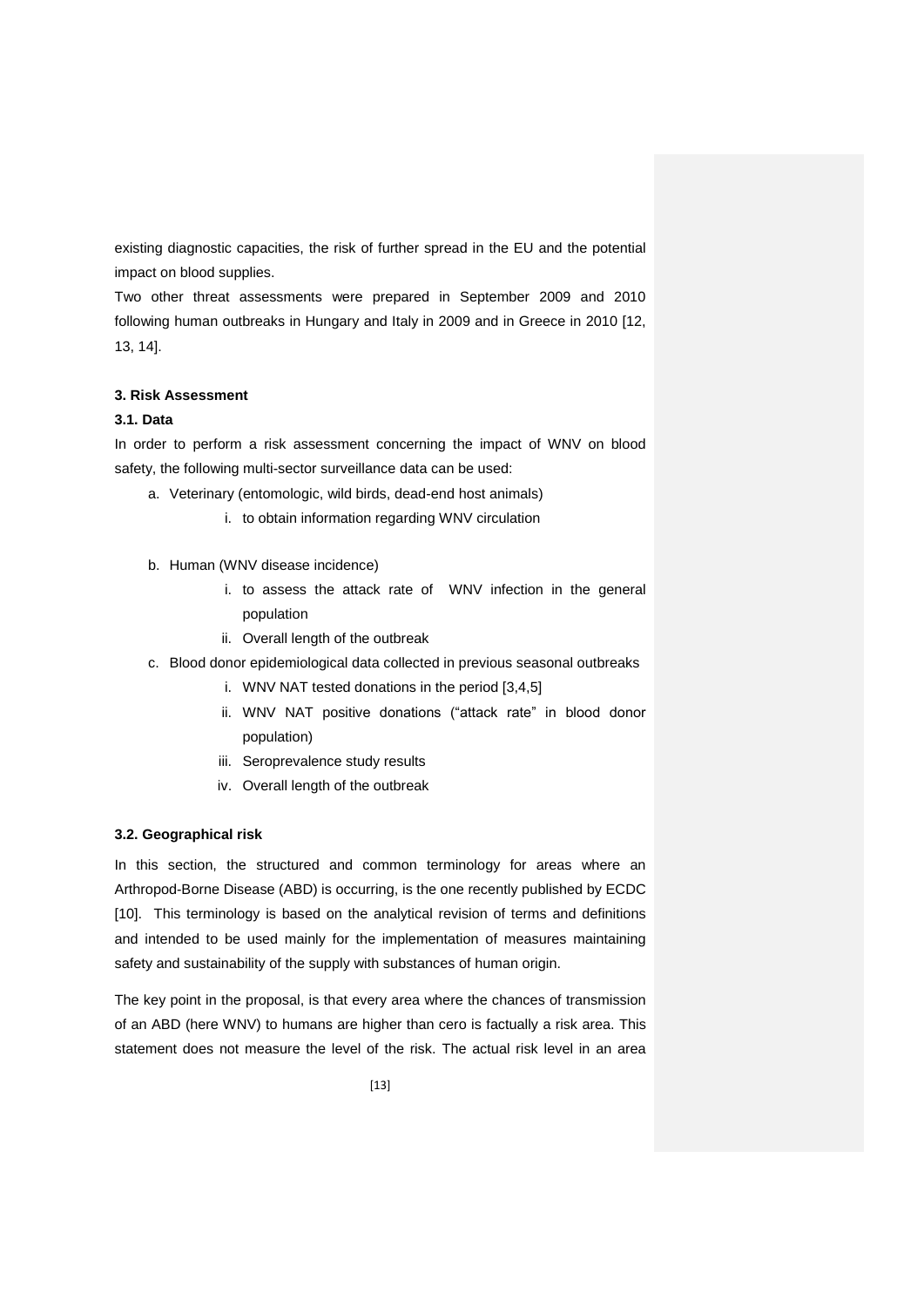depends on environmental conditions, the presence of arthropod vectors and pathogen, previous ABD transmission to humans, and the disease's seasonal recurrence in the area. The ECDC terminology and classification of risk areas are shown in the text and table below.

**WNFV human confirmed case**: any person meeting the laboratory criteria for case confirmation as per EU case definition [11].

A **risk area** is an area where individuals are exposed to the risk (which can be small or large) of being infected with a locally acquired WNV. This is a generalised use of the term 'risk area' in order to prevent the imprecision linked to this term due to its use to signify a specific level of risk in an area.

The 4 categories of risk areas are defined as following:

A **predisposed area** is a risk area where existing conditions might facilitate the transmission of WNV to humans, but the respective pathogen has not been detected.

Conditions favouring transmission are receptivity and/or vulnerability of the area. The receptivity of an area is the presence and/or spread of arthropod vectors and the existence of other ecological and climatic factors favouring WNV transmission to humans. The vulnerability of an area means the proximity to areas where WNV infection is present or a frequent influx of infected individuals or groups and/or infective arthropods.

An **imperilled area** is a risk area where WNV has been detected in vectors, or transmission of WNV to animals has been detected, or the transmission of WNV to humans has occurred previously in the last 5 years.

An **affected area** is a risk area with ongoing transmission of WVN to humans. This means that at least one case of transmission of autochthonous WNV to a human has been confirmed in the area according to the agreed, standardised and diseasespecific case definition. [11]. Under exceptional circumstances, a probable case can be used to determine transmission but only in specific and agreed situations when case confirmation cannot be performed within a reasonable time.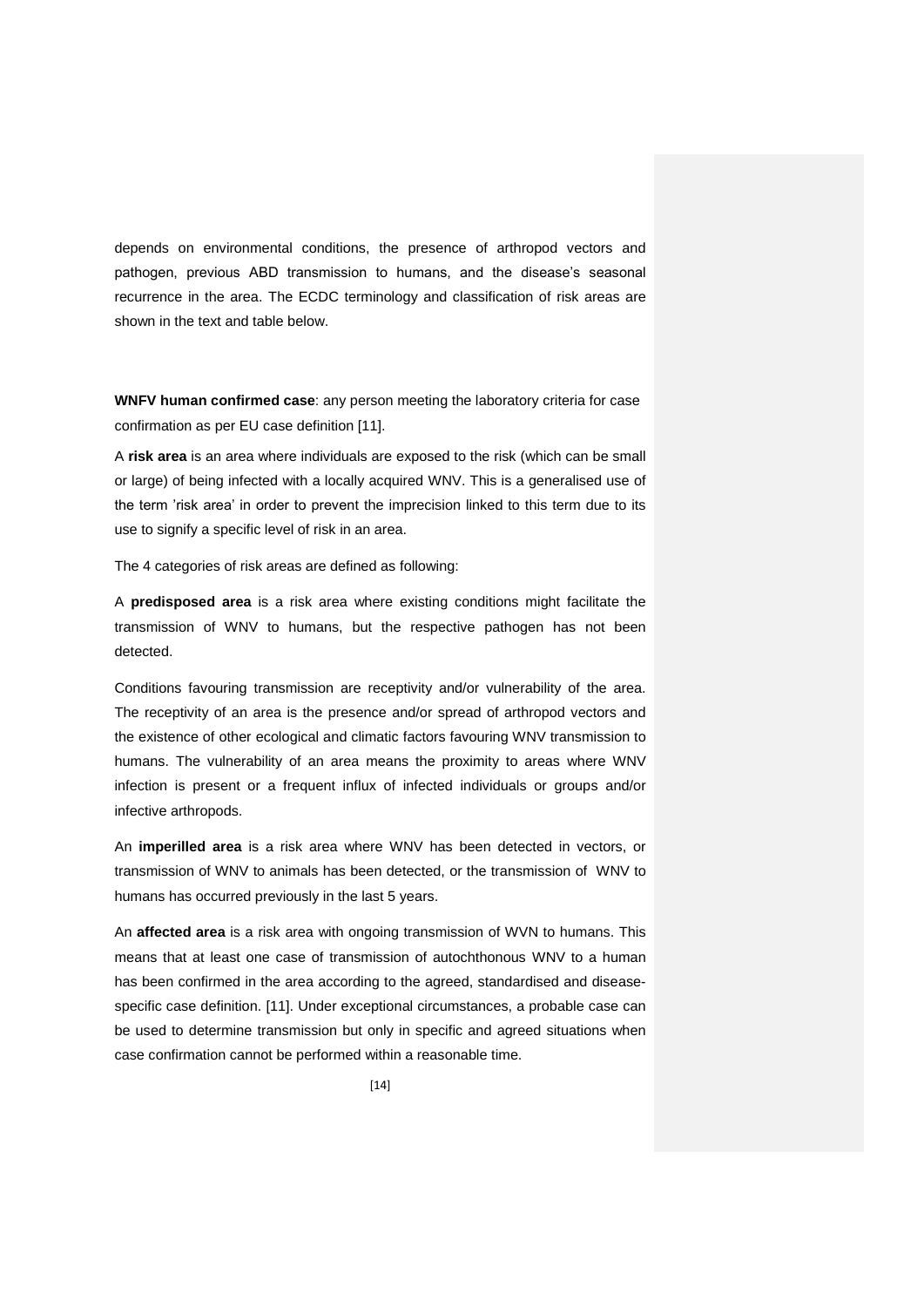An **endemic area** is a risk area where transmission of WNV to humans is taking place over 5 seasonal cycles.

| Risk area   | Criteria       |              |                          |                |
|-------------|----------------|--------------|--------------------------|----------------|
|             | Conditions (a) | Pathogen (b) | Transmission(c)          | Recurrence (d) |
| No risk     |                |              | $\overline{\phantom{0}}$ |                |
| Predisposed | $\ddot{}$      |              | -                        | ۰              |
| Imperilled  | $\ddot{}$      | ٠            | -                        |                |
| Affected    | $\ddot{}$      | ٠            | ٠                        |                |
| Endemic     | ÷              | +            | +                        | ٠              |

(a) Environmental conditions favouring transmission of ABD to human.

(b) Presence of the pathogen in vectors and / or animals.

(c) Transmission of ABD to human

(d) Seasonal recurrences of ABD transmissions to human

The risk for WNV transmission to humans in an area should be re-evaluated for every season.

In addition to assigning a risk, an area must be accurately determined geographically, i.e. with name, location and boundaries. This should follow the biological and epidemiological findings (surveillance of human and animal cases, field investigation etc.) but be adapted to the administrative territorial divisions in order to allow epidemiological mapping and harmonisation and to avoid misunderstanding and imprecision. In an initial rapid risk assessment, broader administrative divisions should be applied cautiously to avoid unnecessary donor deferrals. The final geographical determination of an area where a WNV risk is present is possible after an epidemiological analysis and risk assessment have been performed. For practical reasons, simplification may be necessary regarding travel advice as well as for donors of substances of human origin returning from the area of exposure.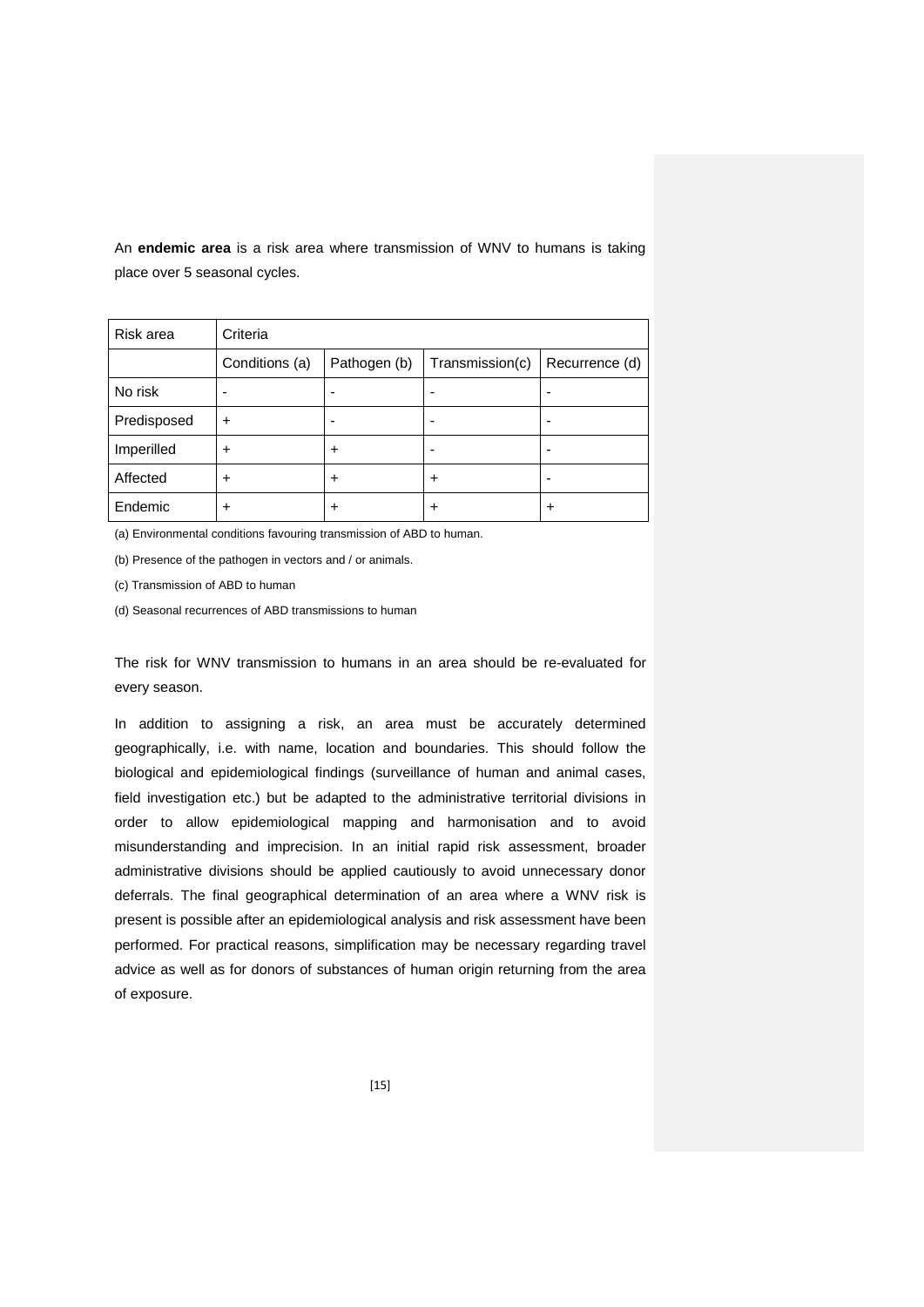ECDC started in June 2011 to publish weekly an update of the list of affected areas on its website available at [http://ecdc.europa.eu/en/activities/diseaseprogrammes/emerging\\_and\\_vector\\_bo](http://ecdc.europa.eu/en/activities/diseaseprogrammes/emerging_and_vector_borne_diseases/Pages/West_Niles_fever_Risk_Maps.aspx) [rne\\_diseases/Pages/West\\_Niles\\_fever\\_Risk\\_Maps.aspx.](http://ecdc.europa.eu/en/activities/diseaseprogrammes/emerging_and_vector_borne_diseases/Pages/West_Niles_fever_Risk_Maps.aspx)

# **3.3. Estimation of the risk associated with collecting blood from asymptomatic donors**

Based on available data, it is possible to apply the **method** proposed by Biggerstaff & Petersen [15, 16] for assessing the average risk involved in collecting donations from viremic asymptomatic donors.

Figure. 1 Method proposed by Biggerstaff & Petersen

Mean Risk = Incidence during the outbreak (per 100,000 population) X Mean duration of asymptomatic viraemia (days)

Duration of the outbreak (days)

In **Italy** a retrospective risk assessment in the affected areas carried out both in 2009 and in 2010, showing that the estimated risk of introducing viremic donations from asymptomatic donors into the blood stock was, respectively, 1.4 and 0.5-0.9 per 10,000 donations. The WNV NAT yield subsequently obtained in tested blood donors (respectively 1.5 and 0.5 per 10,000 donations) confirmed these estimates.

In **Greece** the risk of infected blood donations in the affected area of Central Macedonia for 2010 was 2.95 per 10,000. The highest frequency of viremic asymptomatic donors tested with ID-NAT was observed in August (1 per 619 blood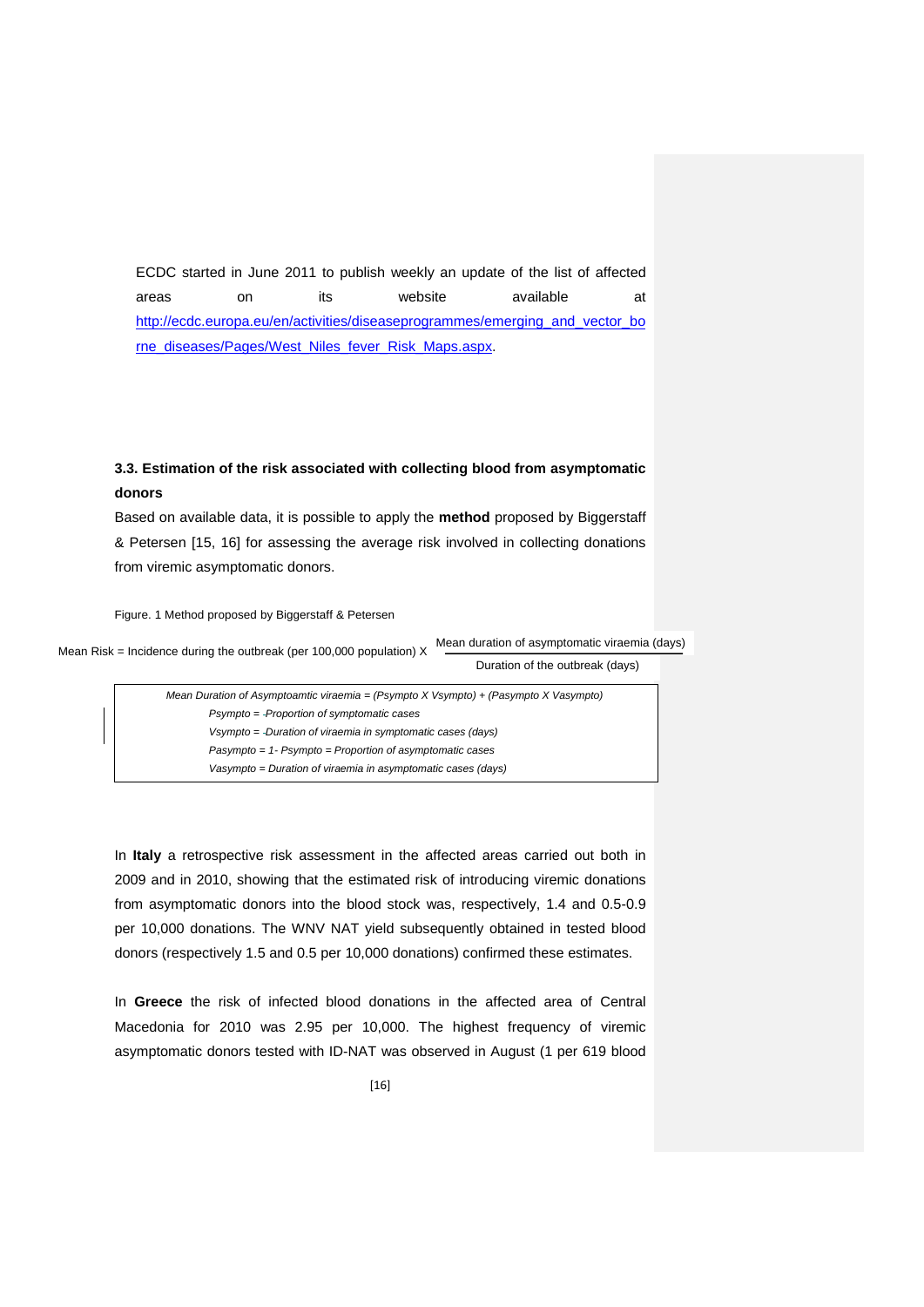donations) whereas in the next month the WNV-NAT yield was 1 per 5,279 blood donations. Based on the Biggerstaff & Petersen mathematical model the estimated risk of one infected blood donation per 100,000 donations is 3.17.

In **Romania**, a calculation of the average contamination risk per 100,000 blood units collected from asymptomatic donors with viremic donations in the affected areas of Constanta, Bucuresti, Iasi and Brasov showed considerable variation ranging from 1.3 to 13.

In **France**, an alternative model for assessing the residual risk (RR) according to the window period has been proposed by Pillonel [17].

Quantitative risk assessment of blood donation contamination can contribute to guiding the implementation of preventive measures such as the introduction of blood testing.

Currently ECDC, the Transfusion Technology Assessment (TTA) Group, and Julius Centre for Health Science and Primary Care of the University Medical Centre, Utrecht, are cooperating to build a **risk estimating tool** (EUFRAT) to quantify the potential outbreaks of emerging infectious diseases (EID) including WNV and the associated risk for the recipients. The risk assessment tool portrays entities and transition phases, starting from the risk of blood donors in the affected population getting the infection up until the risk of recipients getting the infection through receiving the end blood and blood components intended for transfusion. In this tool the estimated risk outcomes are: prevalence of infection in the (donor) population, number of infected donations, number of potentially infected released components, number of potentially infected end blood and blood components intended for transfusion, risk of infection in blood and blood components recipients.

Regarding the estimation of the risk of infected donation in the affected area and in travelers returning from an affected area, the European Centre for Diseases control and Prevention published an online tool that can be found on the following link: [http://ewrstest.ecdc.europa.eu/blood/,](http://ewrstest.ecdc.europa.eu/blood/) this tool is based on the methodology of Biggerstaff and Petersen.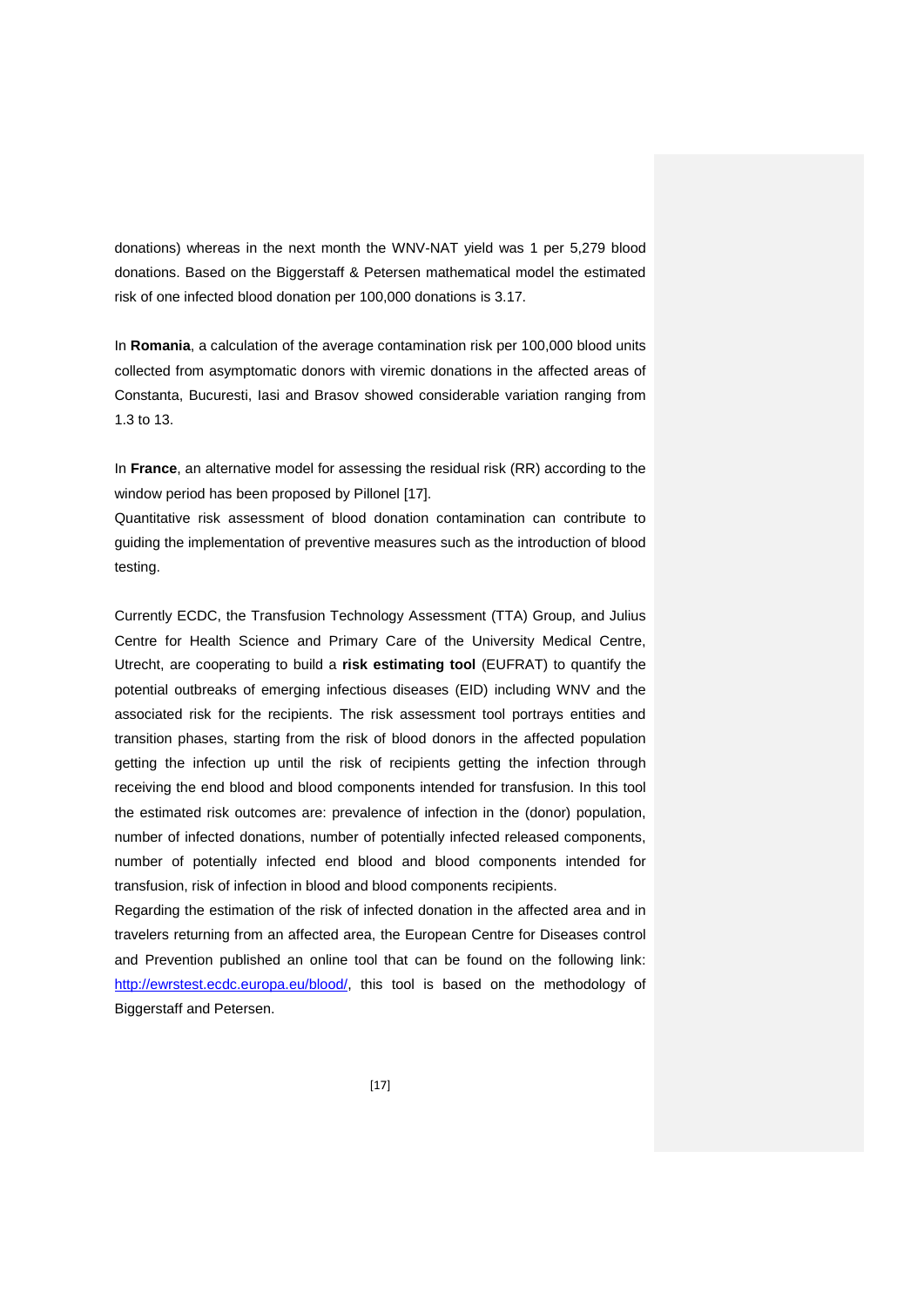# **4 Measures**

The options for ensuring blood safety include:

- deferral of potentially exposed blood donors and discard of infectious donations;
- implementation of laboratory screening methods, such as nucleic acid testing (NAT);
- use of pathogen inactivation procedures;
- asking donors to report any symptoms after donation (enhancement of post-donation information);
- post –transfusion haemovigilance

### **4.1. Deferral period for blood donors**

**Blood collection in non-affected areas (No-Risk, Predisposed and Imperilled areas)**

- Deferral of potential blood donors for a period of 28 days after leaving an affected area with ongoing transmission of WNV to humans (based on Directive 2004/33/EC)
- To provide updated maps with human cases distribution to the Blood **Establishments**

[http://ecdc.europa.eu/en/activities/diseaseprogrammes/emerging\\_and\\_vector\\_bo](http://ecdc.europa.eu/en/activities/diseaseprogrammes/emerging_and_vector_borne_diseases/Pages/West_Niles_fever_Risk_Maps.aspx) [rne\\_diseases/Pages/West\\_Niles\\_fever\\_Risk\\_Maps.aspx](http://ecdc.europa.eu/en/activities/diseaseprogrammes/emerging_and_vector_borne_diseases/Pages/West_Niles_fever_Risk_Maps.aspx)

# **Blood collection in affected and endemic areas**

 Geographical donor deferral: Define a deferral season in cooperation with national public health authorities and other stakeholders for the citizens living in affected areas during the transmission season, unless WNV NAT screening is implemented as an alternative measure.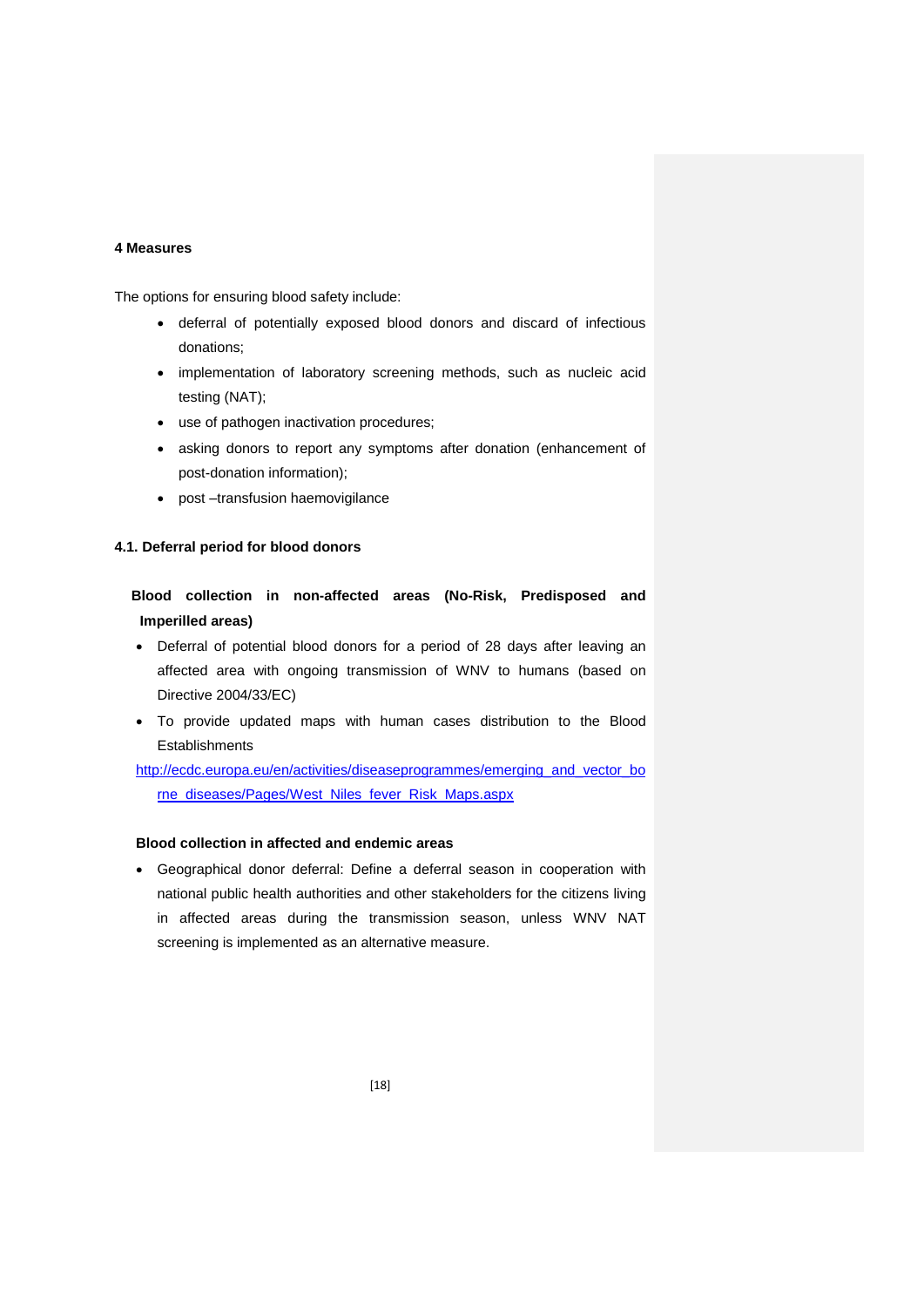### **4.2. Screening strategies**

WNV infection can be detected in blood donations using either Nucleic Acid Testing (NAT) or antibody based technologies. As antibodies are not detectable at the earliest stages of infection, and can persist long after the virus is cleared, NAT has been determined to be the only relevant method for primary WNV blood screening.

Two diagnostic assays bearing CE-mark and FDA approval are available for the detection of WNV-RNA by NAT. They can by performed either on mini-pools (MPs) of 6 or 8 to 16 specimens respectively for each diagnostic method, or on individual donations (IDs).

Both WNV assays are qualitative in vitro tests with high sensitivity and specificity and are able to detect lineage 1 and lineage 2 WNV.

However, pooling donations may reduce assay sensitivity and increase the possibility of missing donors with low-level viremia.

Large studies in the USA determined that if ID-NAT were implemented early in a region with a severe epidemic, 5-10% of the units detected would be MP-NAT negative but ID-NAT positive, and therefore potentially infectious[19,20].

These considerations led most US blood collection agencies to adopt a testing strategy referred to as "targeted" ID-NAT. This aimed to balance the residual risk of transfusion transmission from units screened with MP NAT against the limitations in testing capacity for performing ID-NAT.

ID-NAT would be triggered for all donations in a region upon reaching a predetermined initiation trigger, which was an absolute number of detected MP reactive donations combined with an MP-NAT detection rate of >1 per 1000 donations. Against this targeted strategy some US and European centres have decided to perform ID-NAT on all donations. Haemovigilance data in the USA, Canada and in Europe are favourable to the ID-NAT strategy. Furthermore, tail-end viremia accompanied by the presence of IgM is detectable only by ID-NAT.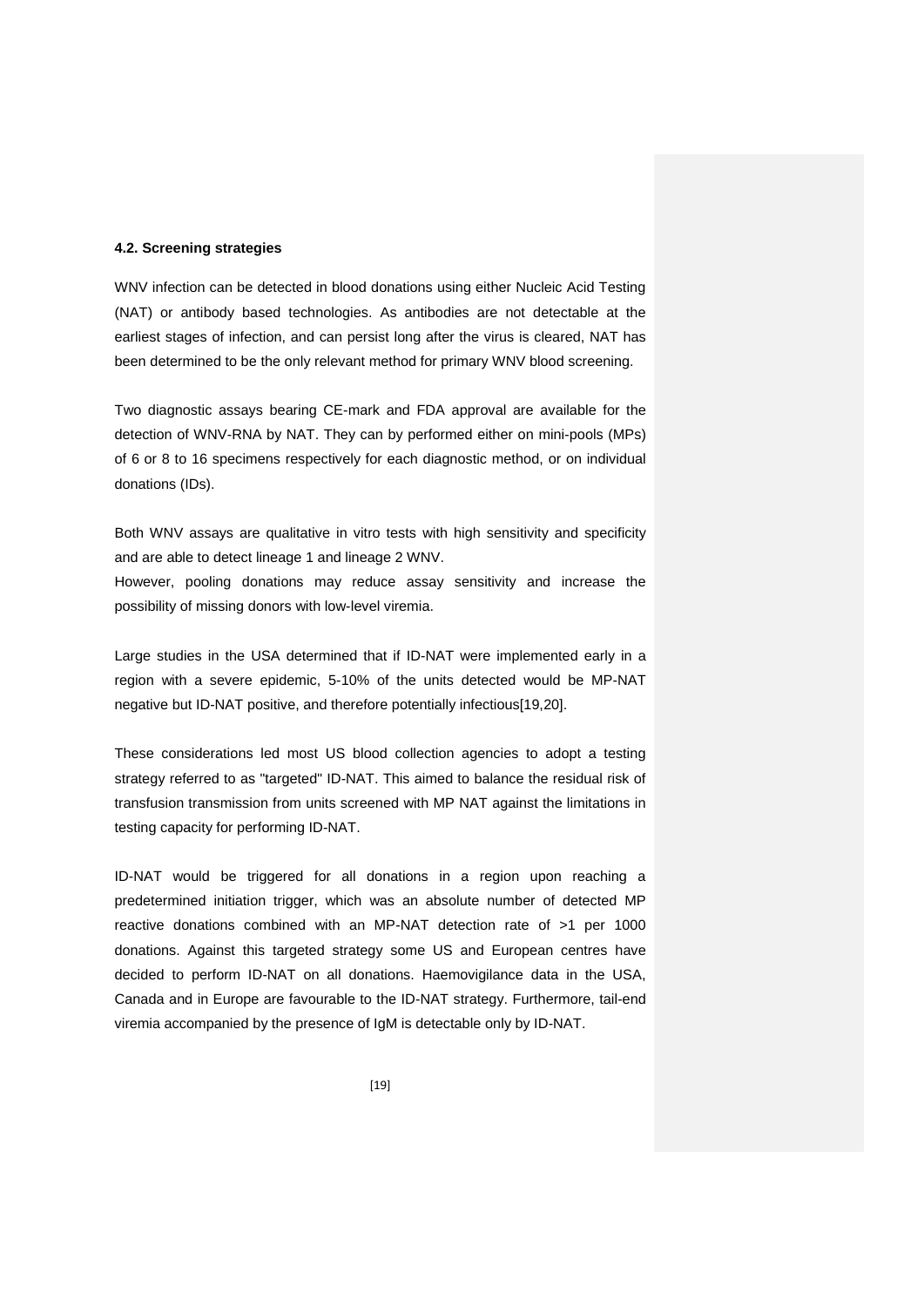Additionally, screening donor blood for WNV may be complicated by the need for the switch from mini-pool to ID screening in times of severe epidemic outbreaks.

Italy has recently conducted a study on the two CE-marked diagnostic methods for the detection of WNV-RNA by NAT in order to provide to participating testing laboratories a valuable tool for monitoring the quality of analytical performance and competence of operators. Extension of this to a European quality assessment interlaboratory study on diagnostic methods for the detection of WNV-RNA by NAT is proposed by Italy for discussion.

Along these lines, the Reference Laboratory for Hemorrhagic Fever and Arboviruses of Aristotle University in Thessaloniki, could be networked with other European laboratories for serological and molecular combined with sequencing analysis as well as research purposes in studying other Arboviruses and other new emerging or as yet undiscovered agents that may also pose a transfusion safety risk.

# **4.3. Other Measures**

- Persons with diagnosis of WNV infection may be accepted for blood donation 120 days after diagnosis (Guide to the Preparation, Use and Quality Assurance of Blood and Blood Components of the Council of Europe 16th Edition, 2011);
- Apply "look-back procedures" in case of confirmed or suspected post transfusion transmission for a period dating back 120 days prior to the donation that was ID-NAT reactive (FDA Guidance for industry 2009) ;
- Fever, flue like or other symptoms within 15 days after donation to be reported to blood establishments;
- Quarantine measures for blood components collected before a reported outbreak of WNV. Retrieve and quarantine blood components from prior collections dating back 120 prior to the donation that was ID-NAT reactive. (FDA Guidance for industry 2009)
- The stocks of plasma samples to be retrospectively tested.
- Implement viral inactivation procedures for platelets and plasma blood components.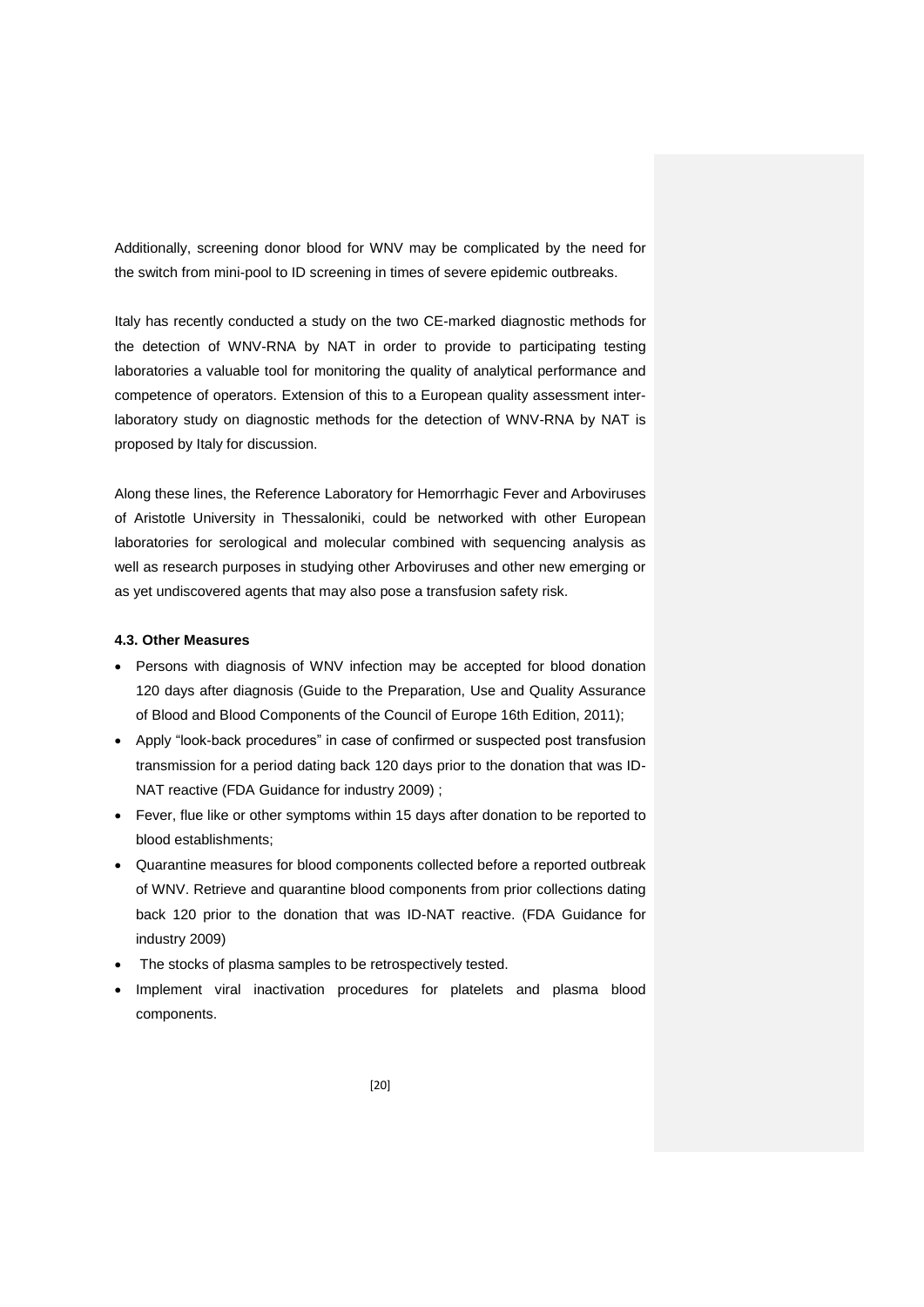#### **4.4. Algorithm of measures for blood safety depending on the level of risk** (to be applied by the Competent Authority and the Blood Establishment)

# **a. Measures to ensure blood safety during the WNV season**

| <b>Measures</b>                                                                                                                       | <b>No Risk Area/</b><br><b>Predisposed Area</b>                       | <b>Imperilled Area</b>                                                   | <b>Affected Areal</b><br><b>Endemic Area</b>                   |
|---------------------------------------------------------------------------------------------------------------------------------------|-----------------------------------------------------------------------|--------------------------------------------------------------------------|----------------------------------------------------------------|
| 1. Deferral of<br>inhabitants                                                                                                         | Νo                                                                    | No                                                                       | No blood<br>collection, until NAT<br>testing is<br>implemented |
| 2. Deferral of travellers 28 days, unless NAT<br>who return from<br>affected areas                                                    | testing is performed                                                  | 28 days, unless NAT<br>testing is performed                              | 28 days, unless<br><b>NAT testing is</b><br>performed          |
| 3. NAT screening for<br>donors when a lot of<br>travellers come back<br>from affected areas in<br>order to ensure the blood<br>supply | To consider, if<br>available                                          | To consider, if<br>available                                             | Recommended, to<br>ensure blood supply                         |
| 4. NAT screening of<br>quarantine blood<br>collected and<br>retrospective NAT<br>testing of plasma<br>samples stock                   | No                                                                    | To consider, if<br>available                                             | Yes                                                            |
| 5. Pathogen<br>inactivation<br>procedures (plasma<br>and platelets)                                                                   | Not necessary                                                         | To be evaluated                                                          | To be evaluated                                                |
| 6. Activate crisis<br>management team<br>(CMT) within the CA                                                                          | No, unless high<br>numbers of donors<br>return from affected<br>areas | Not applicable; CMT<br>proceeds until the<br>area becomes a free<br>area | Yes, activate                                                  |
| 7. Inform other MS (CA) Yes<br>when NAT testing is<br>activated                                                                       |                                                                       | Yes                                                                      | Yes                                                            |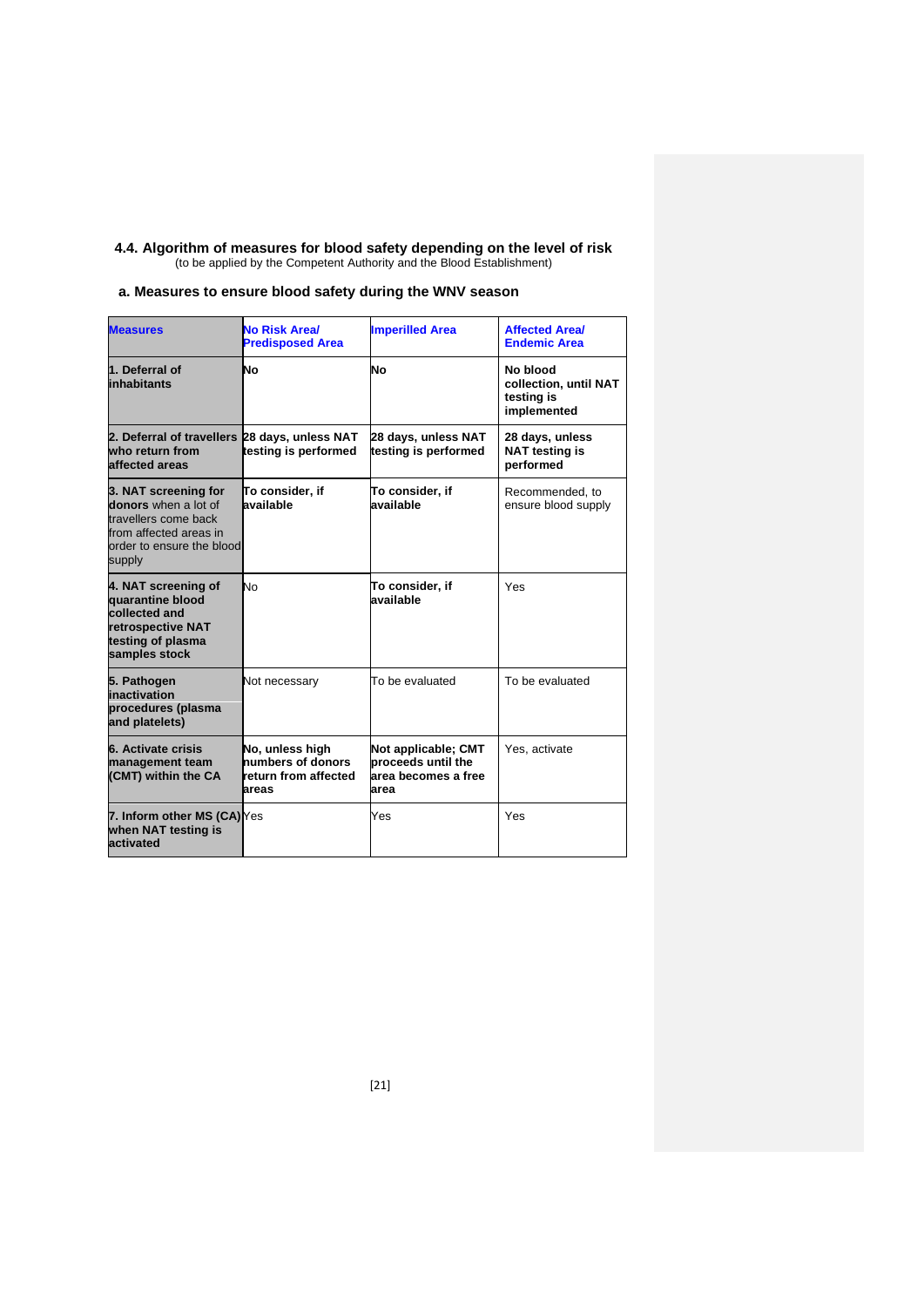### **4.5 Key elements of a preparedness plan**

With the objective of performing a rapid response, in the event of a WNV outbreak, a set of measures and activities should be included in the national preparedness plans on WNV in order to ensure the safety and quality of the blood transfusion chain. It would be recommended that national preparedness plans are annually updated and re-evaluated.

These preparedness plans should include activities to be implemented by national competent authorities, blood establishments (BE) and other actors responsible for the safety and quality of blood and blood products. Moreover, some of the activities could also be performed at EU level to strengthen cooperation and to ensure a coordinated response.

A multidisciplinar approach is recommended and should include public health, animal health and entomologist surveillance in collaboration with the national competent authorities on blood and the haemovigilance services.

The following activities should be taken into account:

A. Activities for the National competent authorities

- Continuous quantitative risk assessment of the epidemiological situation both for autochthonous WNV cases and imported cases.
- To develop guidelines and specific contingency plans including precautionary measures to ensure blood safety and blood supply.
- To update the blood transfusion establishment list.
- Continuous assessment of the effectiveness of the communication channels with BE.
- Dissemination of WNV information to BE and feedback from BE to CA.
- Quantitative risk assessment of transfusion transmitted infection of WNV.
- $\blacksquare$  To evaluate the impact of implemented measures on blood supply.
- To monitor the maps of WNV vector distribution, ECDC
- To monitor the maps of WNV human cases, ECDC
- Development of prediction models for outbreaks of WNV in different areas
- Cost-effectiveness analysis of screening tests.
- **Promote research on alternative screening strategies**
- Communication strategies: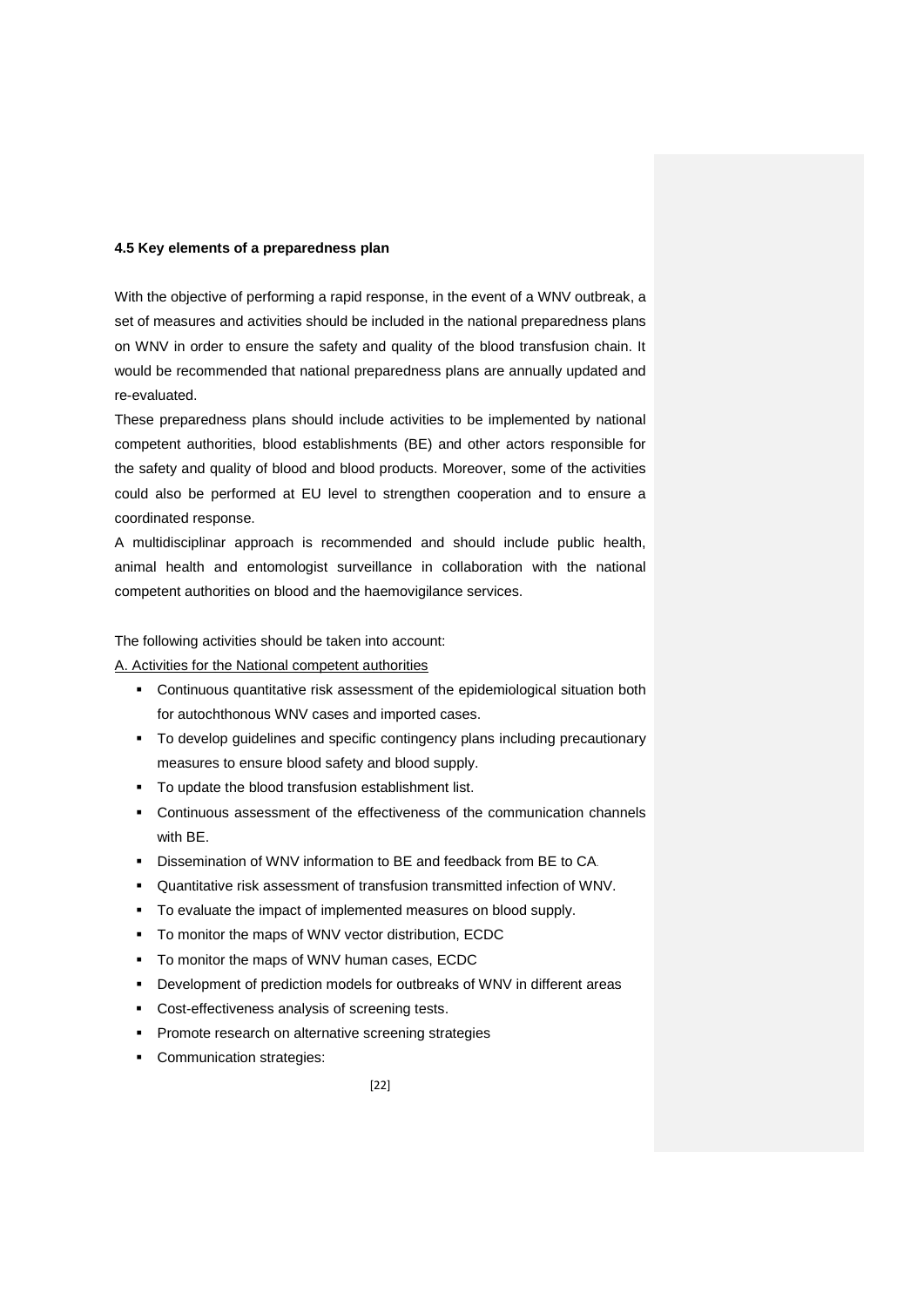- o To raise awareness among doctors and healthcare institutions about the threat of WNV.
- o Procedures to coordinate and to communicate clear and common messages to the general population and to specific risk groups.
- o Cooperation between national public health authorities, blood transfusion services and other stakeholders (e.g. blood donor associations, epidemiological services, animal health services, entomological services, experts, researchers, patient associations, etc)
- o Circulate on CIRCA platform or the system in place at that moment, the information collected from BE using the reporting template (Annex I) on implemented measures in affected areas and in non-affected areas in periods of WNV ongoing transmission to humans (Directive 2005/61/EC).

### B. Activities for the blood establishments

- Establishment and continuous quality check of the Haemovigilance system (post-donation information; look- back procedures (traceability))
- Verify protocols for blood donation, and blood testing.
- Assessment of the effectiveness of the communication of information and education materials in donor population
- Optimal use of blood components and appropriate management of the blood supply to ensure self-sufficiency in affected areas and also in potentially impacted non affected areas.
- To develop and monitor the maps of WNV vector distribution. (If feasible and indicated )
- To develop and monitor the maps of WNV human cases, ECDC
- Assessment of the Implementation of the blood testing and labelling procedures.
- **Implementation of precautionary measures to ensure blood safety and to** ensure blood supply.
- **•** Communication:
	- o Communicate information to CA using the reporting template (Annex I) on implemented measures in affected areas and in non-affected areas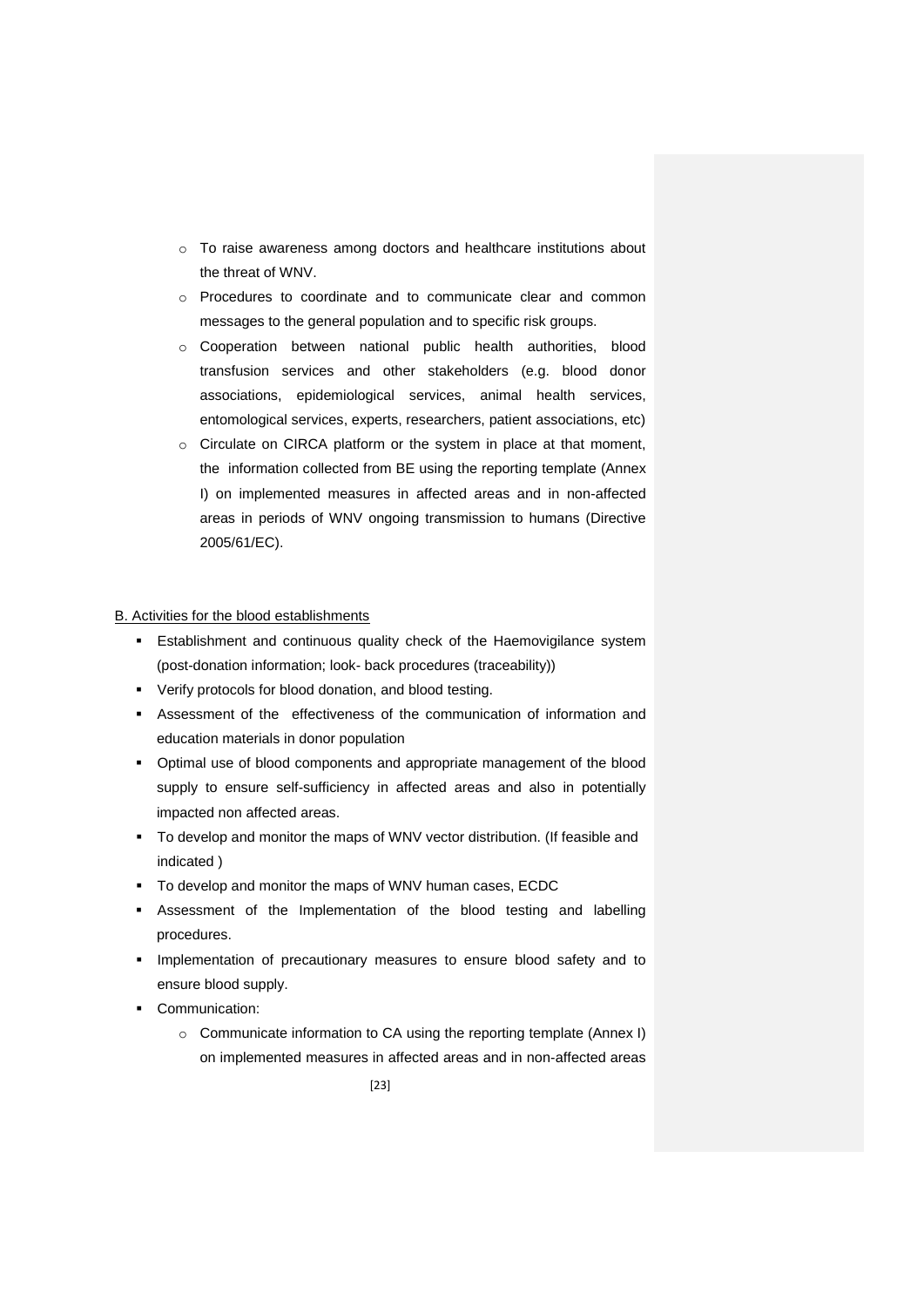in periods of WNV ongoing transmission to humans (Directive 2005/61/EC).

# C. Activities at EU level (EC, ECDC, coordination between MS)

- Continuous quantitative risk assessment of the epidemiological situation both for autochthonous WNV cases and imported cases. (ECDC)
- Guidelines and specific contingency plans with precautionary measures for blood safety.
- Quantitative risk assessment of transfusion transmitted infection of WNV (ECDC)
- **Monitor Maps with vector distribution ECDC**
- Monitor Maps with human cases, (if necessary)
- Development of prediction models for outbreaks of WNV in different areas
- **Promote research on alternative screening strategies**
- Cost-effectiveness analysis of screening tests.
- **Communication strategies:** 
	- o Procedures to coordinate and to communicate clear and common messages to the general population and to specific risk groups.
	- o Cooperation with national public health authorities, blood transfusion services and other stakeholders (e.g. blood donor associations, epidemiological services, animal health services, entomological services, experts, researchers, patient associations, etc)
	- o Development of an EU Rapid Alert system for the exchange of information of alerts with an impact on blood safety and consequential measures. This network should benefit from the participation of Experts from BE as well.
	- o Adopt the definition of affected areas agreed in this document.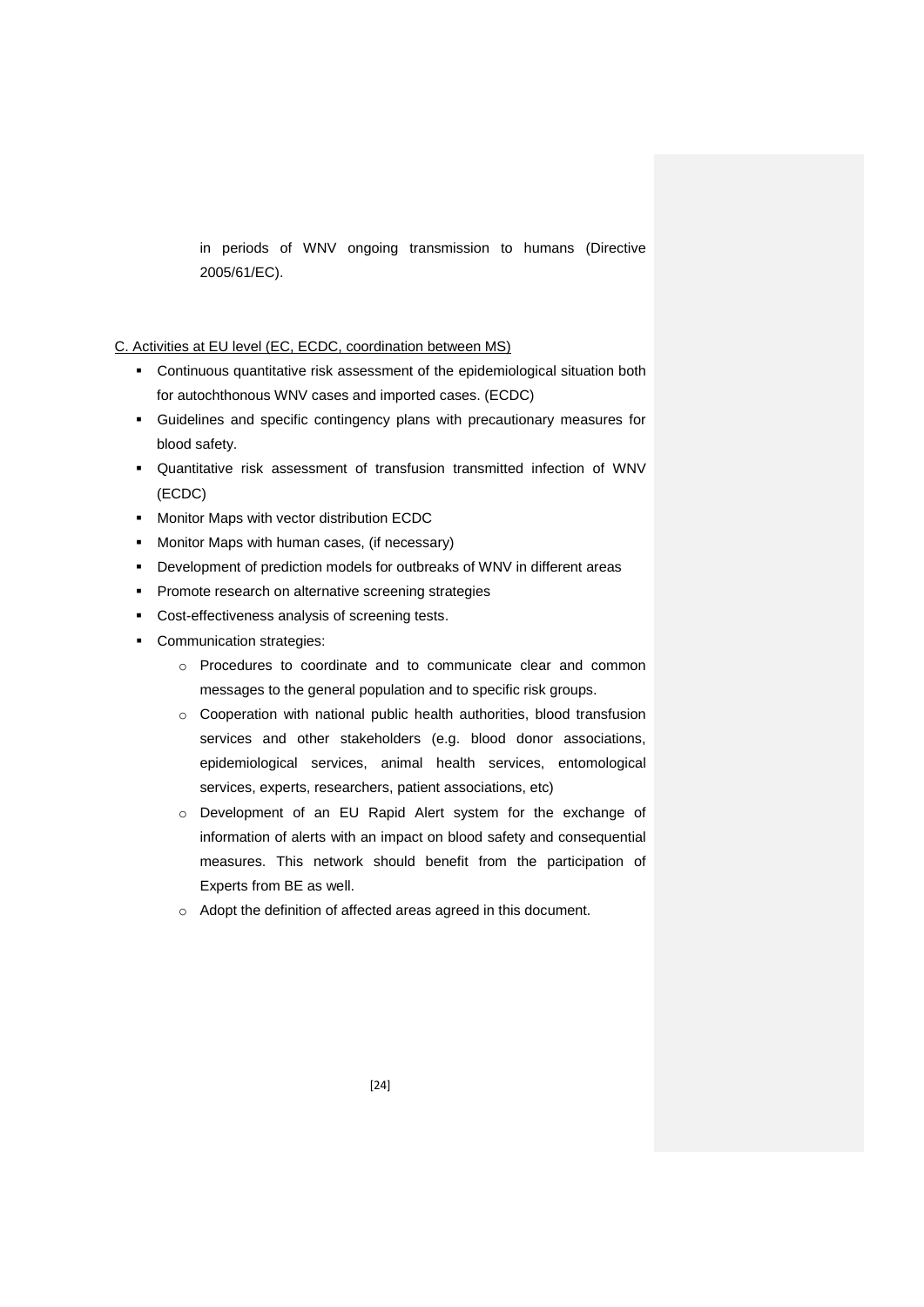### **5 Further experiences with WNV and control measures for blood safety**

**Deferral** of potentially exposed individuals is required in the European Union under Commission Directive 2004/33/EC implementing Directive 2002/98/EC of the European Parliament and of the Council as regards to certain technical requirements for blood and blood components. As set out in Annex III of Directive 2004/33/EC, the deferral procedures should be consistent with the epidemiological situation and should be notified by the national Competent Authority to the European Commission with a view to Community action. Specifically for WNFV, Directive 2004/33/EC sets a minimum deferral period of 28 days after leaving an area with ongoing transmission of WNV to humans. **Nucleic acid testing** (NAT) screening procedures are universally used in the United States and Canada for screening pools of blood donations. If a pool is NAT positive for WNV, then each individual donation is tested.

In **France**, NAT will be deployed in area with notified human autochthonous cases. NAT will be used for two issues : i) in order to test retrospectively the stored blood products collected before the human case notifications and ii), in order to screen blood donations collected from donors living in the affected area..

Depending on the geographic spread of the viral transmission, pathogen inactivation procedures on blood components can be implemented on donor platelet concentrates and plasma.

In **Italy**, NAT screening techniques on blood supplies were initiated during the 2008 outbreak in order to offset the reduced blood donations available at the national level. In Israel, NAT screening was considered but not implemented due to financial limitations. Deferral procedures for ill persons continue to be implemented in Israel, although so far no post-transfusion WNV infection has been detected.

In both, **France and Italy**, an Action Plan for protecting the Blood System against the WNV was developed. It is based on a crisis management teams which have been set up with a single agency as the main coordinating body to deal specifically with blood, tissue and organ questions in the event of WNV outbreaks. They discuss the relevant epidemiological data, the quantitative risk assessment of the situation in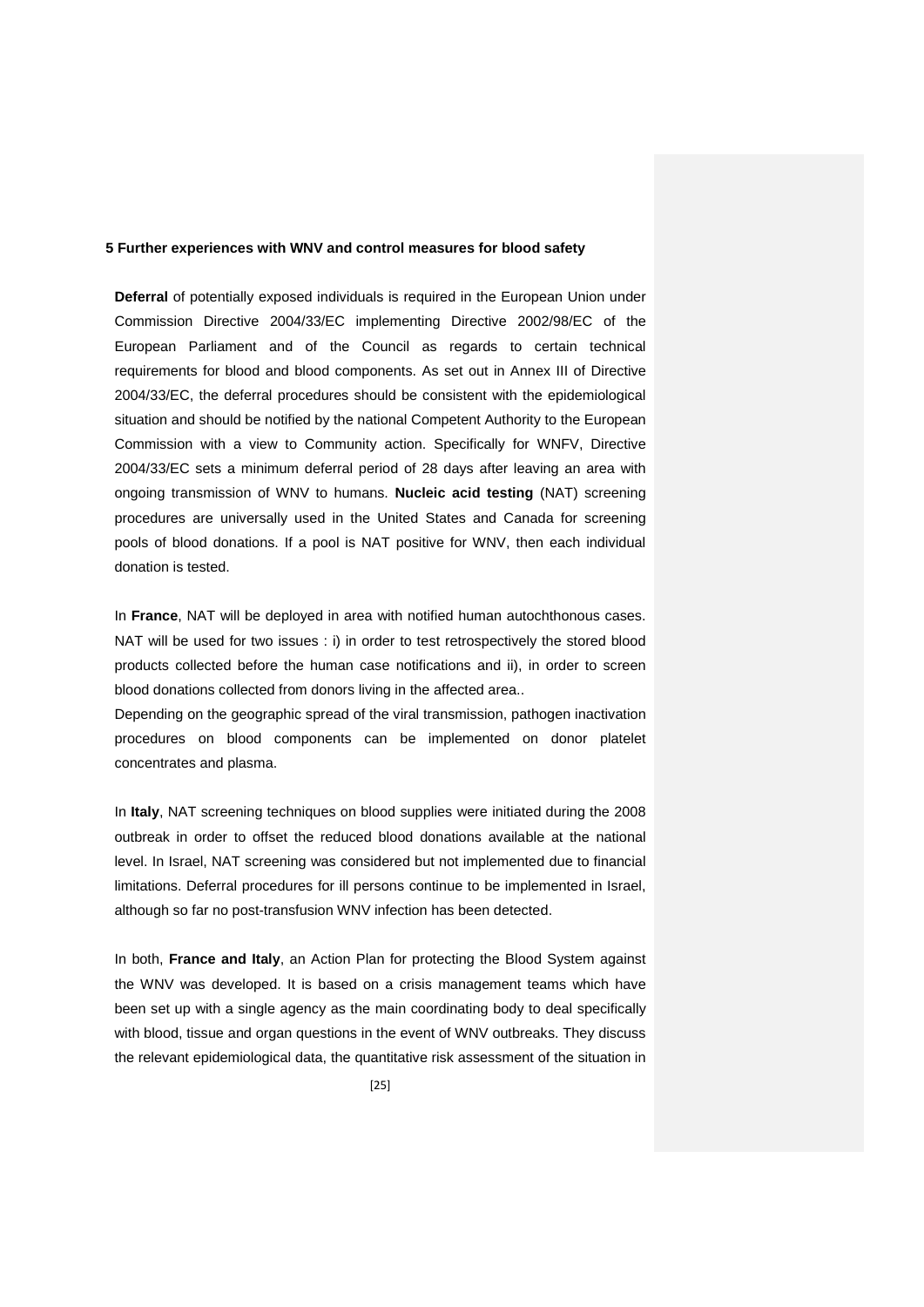terms of public health, which deferral and screening measures can be implemented, and what impact these measures will have on blood supplies.

Similarly, in **Greece**, an Action Plan for protecting the Blood System against the WNV was developed. In this context, a crisis management team was set up in order to develop a communication strategy with blood services, and other stakeholders as well as the National Transplant Organization. The team also cares for the surveillance of WNV on blood donors and multi-transfused patients with thalassaemia, quantitative risk assessment and haemogivilance.

The impact on the blood supply was 10% reduction in the affected areas of Central Macedonia and Larissa and less than 2% in the rest of the country.

In **Romania**, the impact of the measures on blood collection in the county of Constanta was estimated 1% decrease.

Even though the true risk to blood supplies in the EU from WNV remains low at present, political and media attention to this disease is high and it is therefore important that public health and blood authorities put in place clear communication strategies to explain the risk, both to the public and to policy makers.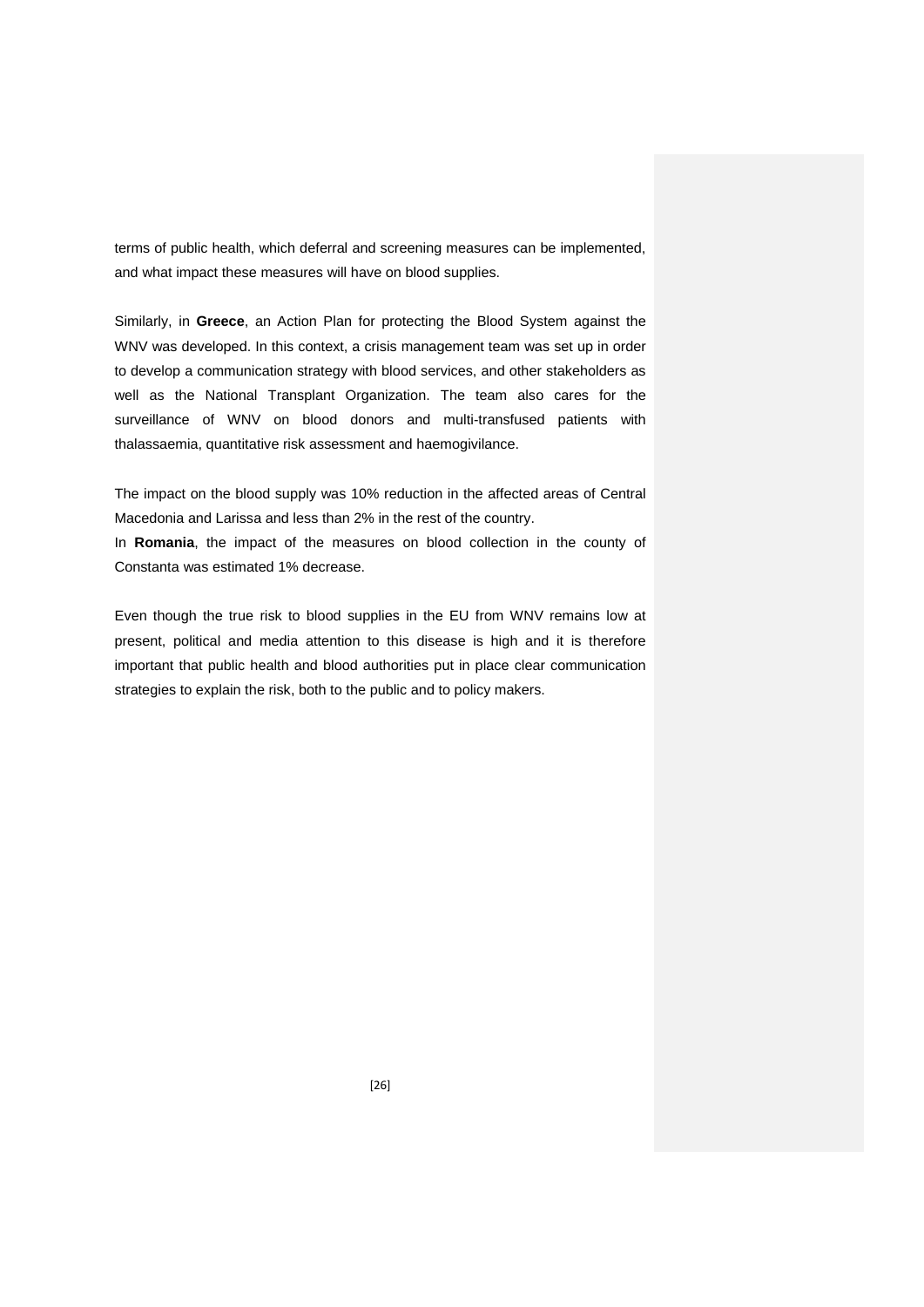### **6 Bibliography**

1. ECDC. Meeting report of the Expert consultation on WNV infection in Thessaloniki, 25-26 January2011.

http://ecdc.europa.eu/en/publications/Publications/1106\_MER\_WNV\_Expert\_Consultation.pd f

- 2. COMMISSION DIRECTIVE 2004/33/EC of 22 March 2004 implementing Directive 2002/98/EC of the European Parliament and of the Council as regards **certain technical requirements for blood and blood components**
- 3. West Nile Virus Screening of Blood Donations and Transfusions-Associated Transmission-<br>United States 2003. April 9. 2004/ 53(13): 281-284. United States 2003. April 9, 2004/ 53(13); 281-284. http://www.cdc.gov/mmwr/preview/mmwrhtml/mm5313a1.htm
- 4. Update: Detection of West Nile Virus in Blood Donations-United States 2003. September 18, 2003/ 52(dispatch); 1-3.<http://www.cdc.gov/mmwr/preview/mmwrhtml/mm52d918a1.htm>
- 5. S. Kleinman, J. Williams, M. Busch et al. West Nile Virus testing experience in 2007: evaluation of different criteria for triggering individual –donation nucleic acid testing. Transfusion. [Volume 49, Issue 6, p](http://onlinelibrary.wiley.com/doi/10.1111/trf.2009.49.issue-6/issuetoc)ages 1160–1170, June 2009
- 6. ECDC Expert Consultation on west Nile Virus infection , Stockholm, 21-22 April 2009. http://www.ecdc.europa.eu/en/publications/Publications/0909\_MER\_Expert\_consultation\_on \_WNV.pdf
- 7. Bakonyi, T., et al., Lineage 1 and 2 strains of encephalitic West Nile virus, central Europe. Emerg Infect Dis, 2006. **12**(4): p. 618-23
- 8. **COMMISSION DIRECTIVE 2002/98/EC OF THE EUROPEAN PARLIAMENT AND OF THE COUNCIL of 27 January 2003 setting standards of quality and safety for the collection, testing, processing, storage and distribution of human blood and blood components and amending Directive 2001/83/EC**
- 9. Commission Decision 2007/875/EC amending Decision No 2119/98/EC of the European Parliament and of the Council and Decision 2000/96/EC as regards communicable diseases listed in those decisions.
- 10. Domanovic, D. and Giesecke, J. **HOW TO DEFINE AN AREA WHERE TRANSMISSION OF ARTHROPOD-BORNE DISEASE IS OCCURRING? EUROSURVEILLANCE 2012HTTP://WWW.EUROSURVEILLANCE.ORG/VIEWARTICLE.ASPX?ARTICLEID=2 0171**
- 11. Commission Decision 2008/426/EC amending Decision 2002/253/EC laying down case definitions for reporting communicable diseases **to the Community network under Decision No 2119/98/EC of the European Parliament and of the Council**
- 12. ECDC Risk assessment on West Nile Virus September 2009. [http://www.transfuznispolecnost.cz/doc/jine/ECDC%20TA\\_Update%20on%20WN%2](http://www.transfuznispolecnost.cz/doc/jine/ECDC%20TA_Update%20on%20WN%20infections%20in%20Europe%20090929%20final.pdf) [0infections%20in%20Europe%20090929%20final.pdf](http://www.transfuznispolecnost.cz/doc/jine/ECDC%20TA_Update%20on%20WN%20infections%20in%20Europe%20090929%20final.pdf)
- 13. ECDC Threat Assessment. Outbreak of West nile Virus in Greece July-August 2010. http://ecdc.europa.eu/en/healthtopics/Documents/1009\_Threat%20assessment\_West\_Nile [Virus.pdf](http://ecdc.europa.eu/en/healthtopics/Documents/1009_Threat%20assessment_West_Nile_Virus.pdf)
- 14. ECDC Threat Assessment. Review of epidemiological situation on West Nile Virus Infection in the European Union. September 3, 2010
- 15. B. Biggerstaff, L. Petersen, Estimated risk of West Nile Virus transmission through blood transfusion during an epidemic in Queens, New York City. Transfusion [Volume 42, Issue 8,](http://onlinelibrary.wiley.com/doi/10.1111/trf.2003.43.issue-8/issuetoc)  pages 1019–1026, August 2002
- 16. Biggerstaff, B.J. and L.R. Petersen, Estimated risk of transmission of the West Nile virus through blood transfusion in the US, 2002. Transfusion, 2003. **43**(8): p. 1007-17.
- 17. J. Pillonel, C. Brouard, S. Laperche, F. Barin, P. Bernillon, H de Valk, for the working group Afssaps, EFS, INTS and InVS. "Estimation quantitative du risque de contamination d'un don de sang par des agents infectieux" Transfusion Clinique et Biologique 16 (2009) 138-145.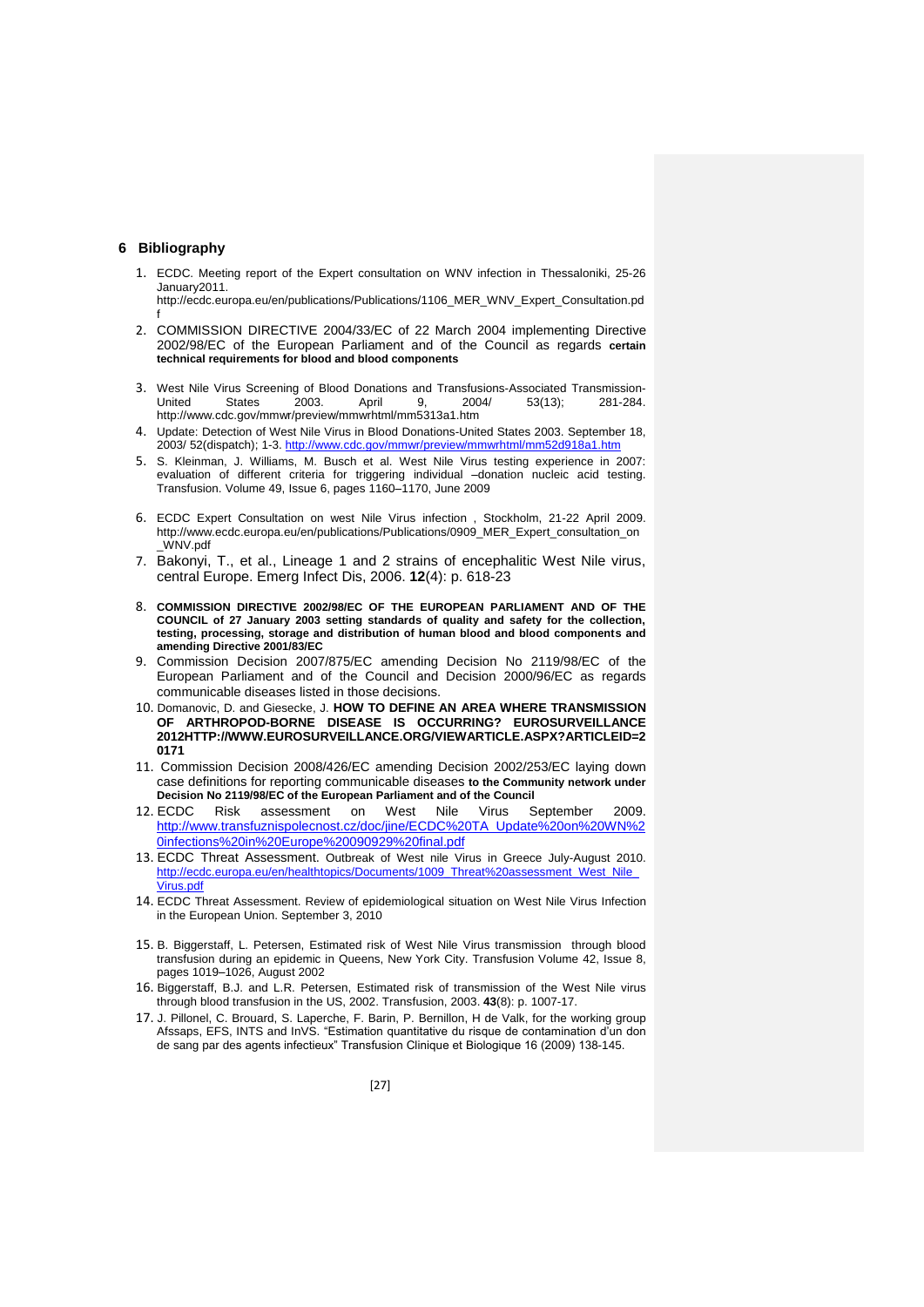- 18. Jay S. Epstein. Insights on donor screening for West Nile Virus; Transfusion 2005;45:460- 462
- 19. American Association of Blood Banks (AABB). West Nile Virus. Revised Recommendations for triggering Individual Donation Nucleic Acid Testing and Use of Communication Plans. Association Bulletin #08-03. April 18, 2008
- 20. US Department of Health and Human Services. Food and Drug Administration. Use of Nucleic Acid Tests to Reduce the Risk of transmission of West Nile Virus from Donors of Whole Blood and Blood Components Intended for Transfusion . Nov. 2009.
- 21. S. Stramer, M.P. Busch, R.Y.Dodd. Strategies for testing blood donors for West Nile Virus. Transfusion Volume 46, December 2006
- 22. B. Custer, MP Busch, Marfin, LR Petersen. The cost effectiveness of screening the US blood supply for West Nile Virus. Ann Intern Med 2005; 143:486-92
- 23. Montgomery Sp, Brown JA, Kuehnert M et al, Transfusion associated transmission of West Nile Virus, US 2003-2005. Transfusion 2006;46:2038-2046
- 24. European Commission. Health & Consumer Protection Directorate-General. Scientific Committee on Newly Identified and Emerging Health Risks (SCENIHR). Updated Opinion on "The safety of human blood and organs with regard to West Nile Virus". Adopted by<br>SCENIHR during the 4<sup>th</sup> plenary of 17 February 2005. http://ec.europa.eu/health/ph\_risk/committees/04\_scenihr/docs/scenihr\_o\_002.pdf
- 25. P. Angelini, M. Tamba et al. West Nile Virus circulation in Emilia Romagna, Italy: the integrated surveillance system 2009. Eurosurveillance, Volume 15, Issue 16, 22 April 2010 http://www.eurosurveillance.org/ViewArticle.aspx?ArticleId=19547
- 26. M. Kantzanou, Z. Moschidis, G. Kremastinou, C. Politis, et al. Searching for West Nile Virus (WNV ) in Greece. Transfusion Medicine. [Volume 20, Issue 2, p](http://onlinelibrary.wiley.com/doi/10.1111/tme.2010.20.issue-2/issuetoc)ages 113–117, April 2010. http://onlinelibrary.wiley.com/doi/10.1111/j.1365-3148.2009.00964.x/full
- 27. MR Capobianchi, V Sambri, C Castilletti et al. Retrospective screening of solid organ donors in Italy, 2009, reveals unpredicted circulation of West Nile Virus. Euro Surveill. 2010;15(34):pii=19648. http://www.eurosurveillance.org/ViewArticle.aspx?ArticleId=19648
- 28. A. Papa, K. Danis, A. Baka, et al. Ongoing outbreak of West Nile virus infections in humans in Greece, July – August 2010. Eurosurveillance, Volume 15, Issue 34, 26 August 2010. http://www.eurosurveillance.org/ViewArticle.aspx?ArticleId=19644
- 29. Groupe de travail AFSSAPS, EFS, INTS, INVS. Estimation quantitative du risque de contamination d'un don de sang par des agents infectieux. October 2007
- 30. Circulaire interministérielle DGS/DGAL relative aux mesures visant à limiter la circulation du virus West Nile en France Métropolitaine (juillet 2009) – fiche 2E (mesures vis-à-vis des produits de santé d'origine humaine) et 4B (Cellule produits de santé d'origine humaine)
- 31. (See bibliog. N°5)A. Papa, C. Politis, A. Tsoukala, A. Eglezou, V. Bakaloudi, K. Tsergouli, M. Hatzitaki. .Molecular detection and isolation of West Nile Virus lineage 2 from a blood donor, Greece. Submitted to Emerging Infectious Diseases
- 32. C. Politis, A. Tsoukala, M. Hatzitaki, A. Papa, A. Englezou, Zafeiriou C. et al. West Nile Virus (WNV) outbreak in Greece and blood safety measures. Vox Sanguinis 2011,Suppl. 1, pg 42
- 33. Papa, A., et al., *Genetic characterization of West Nile virus lineage 2, Greece, 2010.* Emerg Infect Dis, 2011. **17**(5): p. 920-2.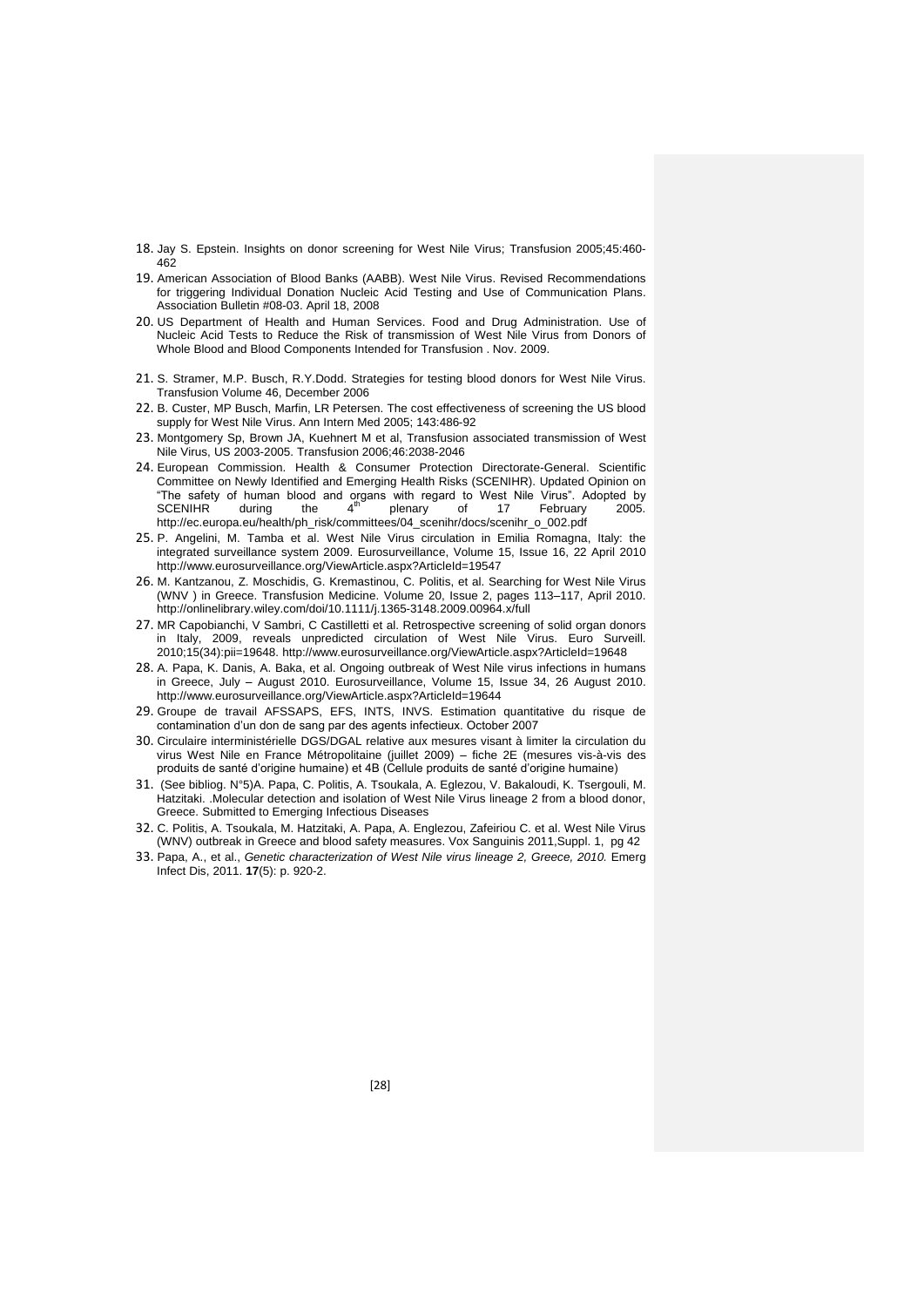# **ANNEX 1. TEMPLATE FOR REPORTING BLOOD SAFETY MEASURES UNDERTAKEN.**

# **Template for a rapid exchange of information on West Nile Virus (WNV) and Blood Safety**

This document is intended to facilitate communication, information sharing and cooperation relating to blood safety and WNV at EU level. The first part is dedicated to WNV affected areas (at least 1 autochthonous WNV case). The second part concerns non affected areas in periods of WNV ongoing transmission to humans elsewhere. Please fill it and update it when appropriate. Filled document and updates should be sent to your competent authority:

## **Thanks for your help to maintain a safe blood supply for patients.**

| Country /Name and institution of the |  |
|--------------------------------------|--|
| communicating person                 |  |
| Date of communication / update       |  |

# **Information from countries with affected area(s)**

| Triggering criteria to share information         |  |
|--------------------------------------------------|--|
| One or more confirmed                            |  |
| autochthonous WNVD case: please                  |  |
| specify date of the 1 <sup>st</sup> case; number |  |
| up to now; geographic area(s).                   |  |
| Please attach a map.                             |  |
| Number of positive tested blood                  |  |
| donation in case of screening on                 |  |
| <b>WNV</b>                                       |  |
| Other criteria (e.g. circulation of              |  |
| WNV in mosquitoes, bird,                         |  |
| horses)? If yes please specify                   |  |
| Use of model (eg Biggerstaff-Petersen;           |  |
| Pillonel, ECDC website) for assessing            |  |
| the risk to collect viremic donations            |  |
| from asymptomatic donors in affected             |  |
| area(s): Y/N? If Y please specify and            |  |
| give the today's number of expected              |  |
| cases /10,000 donations (or a range)             |  |
| Please indicate (Y/N) the measures               |  |
| taken for ensuring blood safety in               |  |
| affected area(s) and for each date of            |  |
| implementation (and later suppression)           |  |
| Deferral of donor candidates (DC)                |  |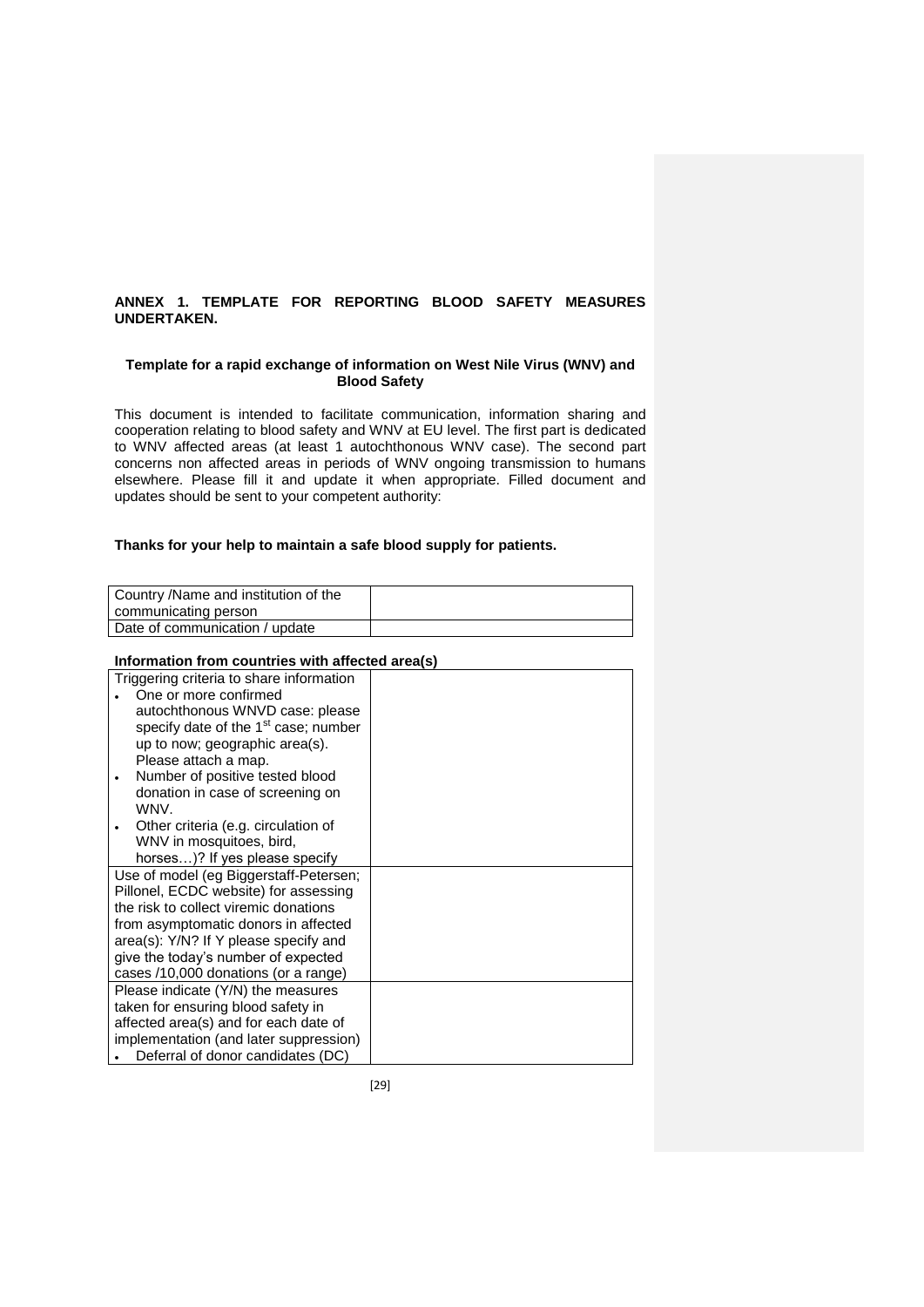| for 28 days                              |  |
|------------------------------------------|--|
| Cancelling blood donor sessions          |  |
| Deferral of DC for120 days after         |  |
| diagnosis (asymptomatic) or after        |  |
| recovery (symptomatic)                   |  |
| Fever, flue like or other symptoms       |  |
| within 15 days after donation to be      |  |
| reported                                 |  |
| Quarantine measures for blood            |  |
| components collected before              |  |
| outbreak                                 |  |
| Specific measures for high risk          |  |
| patients eg multi-transfused (please     |  |
| specify)                                 |  |
| "Look-back procedures" in case of        |  |
| confirmed or suspected post              |  |
| transfusion transmission                 |  |
| NAT, individual/ minipool (please        |  |
| specify)                                 |  |
| Pathogen reduction (please specify)      |  |
| Other (please specify)                   |  |
|                                          |  |
| Impact on blood supply (please           |  |
| specify)                                 |  |
| When appropriate, measures taken to      |  |
| maintain adequate blood supply           |  |
| (please specify)                         |  |
| Media and political communication        |  |
| measures / difficulties (please specify) |  |
| Please add any information / data you    |  |
| deem useful                              |  |

# **Information from unaffected countries / unaffected area(s) in affected countries**

| Countries / areas considered for        |  |
|-----------------------------------------|--|
| measures concerning travelers           |  |
| For each country or area please         |  |
| indicate date of information receipt    |  |
| Use of model (eg adapted Biggerstaff-   |  |
| Petersen, ECDC website) for             |  |
| assessing the risk to collect viremic   |  |
| donations from asymptomatic donors      |  |
| having left affected area(s): Y/N? If Y |  |
| please specify and give the today's     |  |
| number of expected cases /10,000        |  |
| donations (or a range)                  |  |
| Please indicate (Y/N) the measures      |  |
| taken for ensuring blood safety from    |  |
| donors having stayed in affected        |  |